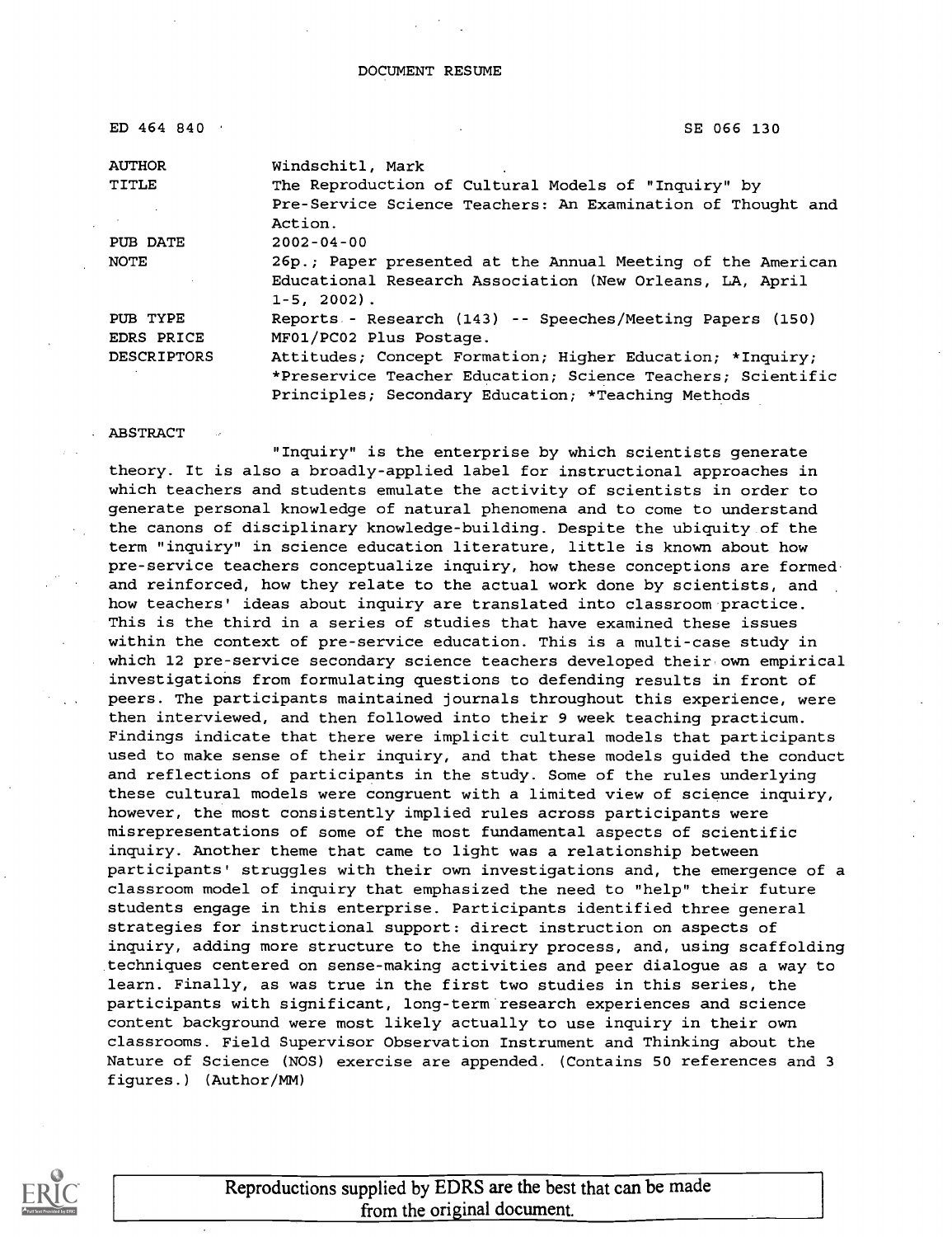The Reproduction of Cultural Models of "Inquiry" by Pre-service Science Teachers: An Examination of Thought and Action



ED 464 840

 $\mathbb{R} \setminus \mathbb{R}$  University of Washington Mark Windschitl

New Orleans, LA April, 2002

U.S. DEPARTMENT OF EDUCATION And DIE<br>Office of Educational Research and Improvement EDUCATIONAL RESOURCES INFORMATION '

CENTER (ERIC)<br>
This document has been reproduced as<br>
received from the person or organization originating it.

□ Minor changes have been made to improve reproduction quality.

Points of view or opinions stated in this document do not necessarily represent official OERI position or policy.

Abstract<br>"Inquiry" is the enterprise by which scientists generate theory. It is also a broadlyapplied label for instructional approaches in which teachers and students emulate the activity of scientists in order to generate personal knowledge of natural phenomena and to come to understand the canons of disciplinary knowledge-building. Despite the ubiquity of the term<br>"inquiry" in science education literature, little is known about how pre-service teachers conceptualize inquiry, how these conceptions are formed and reinforced, how they relate to the actual work done by scientists, and how teachers' ideas about inquiry are translated into classroom practice.

This is the third in a series of studies that have examined these issues within the context of pre-service education. This is a multi-case study in which twelve pre-service secondary science teachers developed their own empirical investigations— from formulating questions to defending results in front of peers. The participants maintained journals throughout this experience, were then interviewed, and then followed into their 9-week teaching practicum.<br>Findings indicate that there were implicit *cultural models* that participants used to

make sense of their inquiry, and that these models guided the conduct and reflections of<br>participants in the study. Some of the rules underlying these cultural models were congruent<br>with a *limited view* of science inquiry with their own investigations and, the emergence of a classroom model of inquiry that<br>emphasized the need to "help" their future students engage in this enterprise. Participants identified three general strategies for instructional support: direct instruction on aspects of inquiry, adding more structure to the inquiry process, and, using scaffolding techniques centered on sense-making activities and peer dialogue as a way to learn. Finally, as was true in the first two studies in this series, the participants with significant, long-term research experiences and science content background were most likely to actually use inquiry in their own classrooms.

### Background

#### Inquiry Instruction in Science Classrooms

Inquiry Instruction in Science Classrooms<br>
"Authentic science" activities for K-12 students is a priority of the American<br>
educational agenda (see AAAS, 1993; NRC, 1994; NSTA, 1995). The National Committee "Authentic science" activities for K-12 students is a priority of the American on Science Education Standards and Assessment has asserted that "...inquiry into authentic questions generated from students' experiences is a central strategy of teaching science" (1996, p. 21), and, that students should "engage in aspects of inquiry as they learn the scientific way of knowing the natural world, but they should also develop the

BEST COPY AVAILABLE 2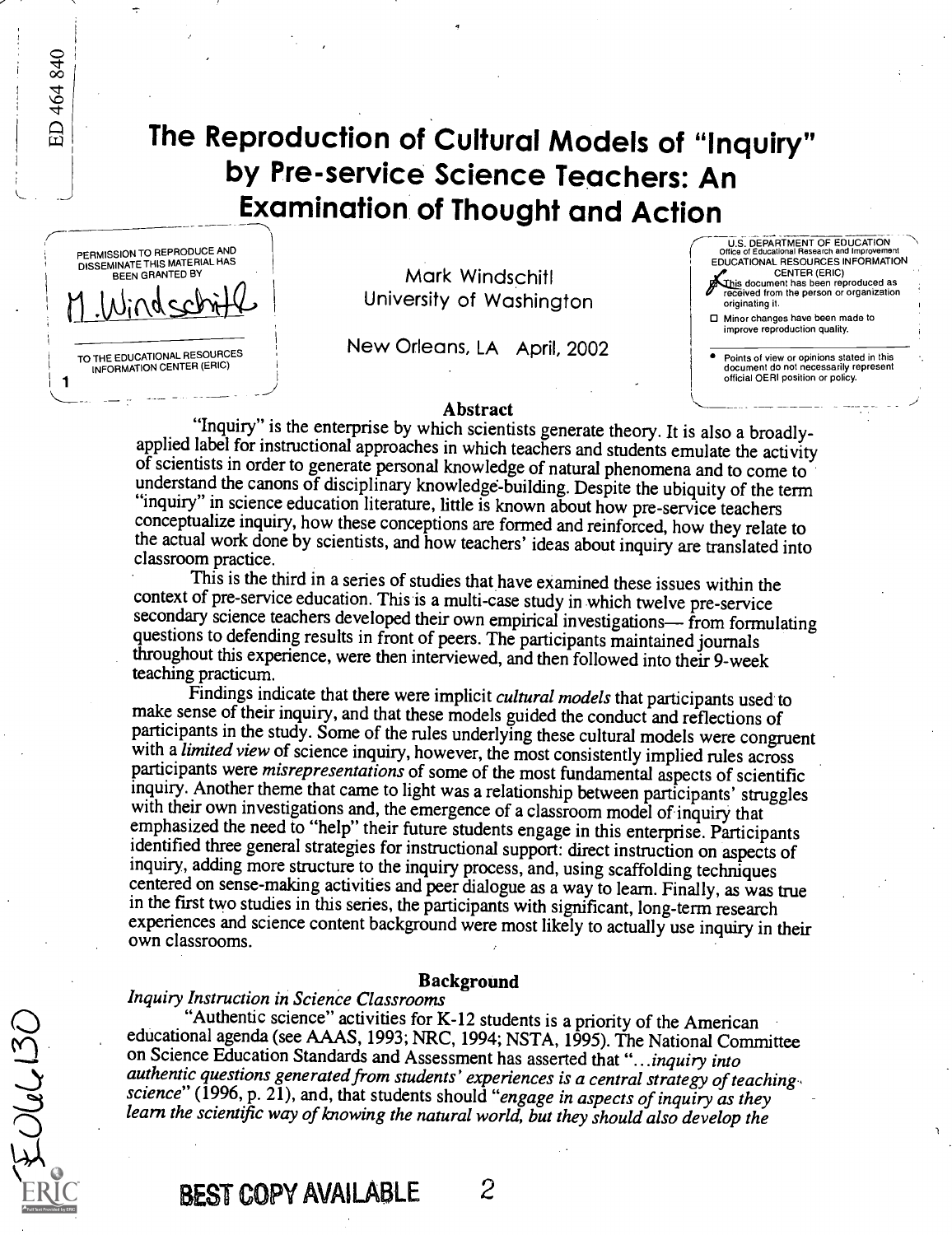#### Windschitl, M. 2002 2

capacity to conduct complete inquiries." For a science student, developing one's own question and the means to resolve the question suggests an inquiry experience that is profoundly different from the far more common tasks of science schooling which consist of answering questions prescribed in the curriculum using methods also preordained in the curriculum or by the classroom teacher.

Inquiry, in any form, has not yet become a characteristic of science classroom practice (Wells, 1995). In classrooms where it does take place, confirmatory exercises and structured inquiries are far more common than guided or independent inquiries (Tobin, Tippins & Gallard, 1994). In a recent U.S. Department of Education report on student work and teacher practices in American schools,  $69\%$  of  $12<sup>th</sup>$  graders surveyed indicated that they had "never" or "hardly ever" designed and carried out their own investigation. Thirtyseven and thirty-two percent of students surveyed in grades eight and twelve respectively reported that they did not "conduct science projects or investigations that took a week or more" (U.S. Department of Education, 1999). There may be several reasons for the lack of extended inquiry experiences: most science teachers view inquiry as difficult to manage, many teachers believe inquiry instruction is possible only with above average students, and science teachers may be confused about what constitutes inquiry (Blumenfeld, Krajcik, Marx, & Soloway, 1994; Hodson, 1988; Welch, Klopfer, Aikenhead, & Robinson, 1981).

One potential influence on the lack of opportunity for authentic investigations is teachers' conceptions of the nature of inquiry. Often, teachers hold positivistic views of science (Pomeroy, 1993) and many believe in a universal stepwise procedure— "The Scientific Method"— for doing science, thus dismissing the complex, creative, and imaginative nature of the scientific endeavor (Abd-El-Khalick & BouJaoude, 1997; Lederman, 1992). Classroom case studies indicate that teachers form individualized conceptions of inquiry and employ these for science teaching in ways that may not align with the conceptions of education reformers (Carnes, 1997; Crawford, 1998; Flick, 1995; Fradd & Lee, 1999). It is likely that there are multiple causes for these conceptions, many originating in previous science learning situations. The following section explores some of the experiences that contribute to conceptions of inquiry science for pre-service teachers.

#### Inquiry Experiences and Pre-service Teachers

Teachers themselves are products of traditional K-12 schooling. As learners, they are often exposed to teacher-centered instruction, fact-based subject matter, and drill and practice (Russell, 1993). These experiences furnish prospective teachers with mental models of instruction which they use to imagine lessons in their own classrooms, develop innovations, and anticipate learning outcomes (Kennison, 1990). Teachers, as some researchers have noted, are less likely to be guided by instructional theories than by familiar images of what is "proper and possible" in classroom settings (Russell, 1993; Zeichner & Tabachnick, 1981).

Much of what prospective teachers learn about inquiry and about teaching comes from their experiences as undergraduates. As with pre-college schooling, instructors in higher education not only teach the content of their courses, but they also model teaching practices and strategies for prospective teachers in their classes (Grossman, Wilson, & Shulman, 1989). What then, is the model of inquiry that pre-service science teachers are exposed to in undergraduate science classes? Generally, they are not unlike the confirmatory laboratory experiences found in high school. Trumbull and Kerr (1993), for example, found that much of what went on in a typical undergraduate biology laboratory class was highly scripted and tightly controlled— students were given the questions to answer and the methods to answer them. Lab assistants in this study reported that because of this approach, students lacked the focus necessary to carry out the inquiry or even understand the reasons for collecting data.

In addition to the problem of being subjected to models of highly-structured inquiry, pre-service teachers are rarely exposed to discussions about science as a discipline at the college level and do not participate in discussion of how new knowledge is brought into the

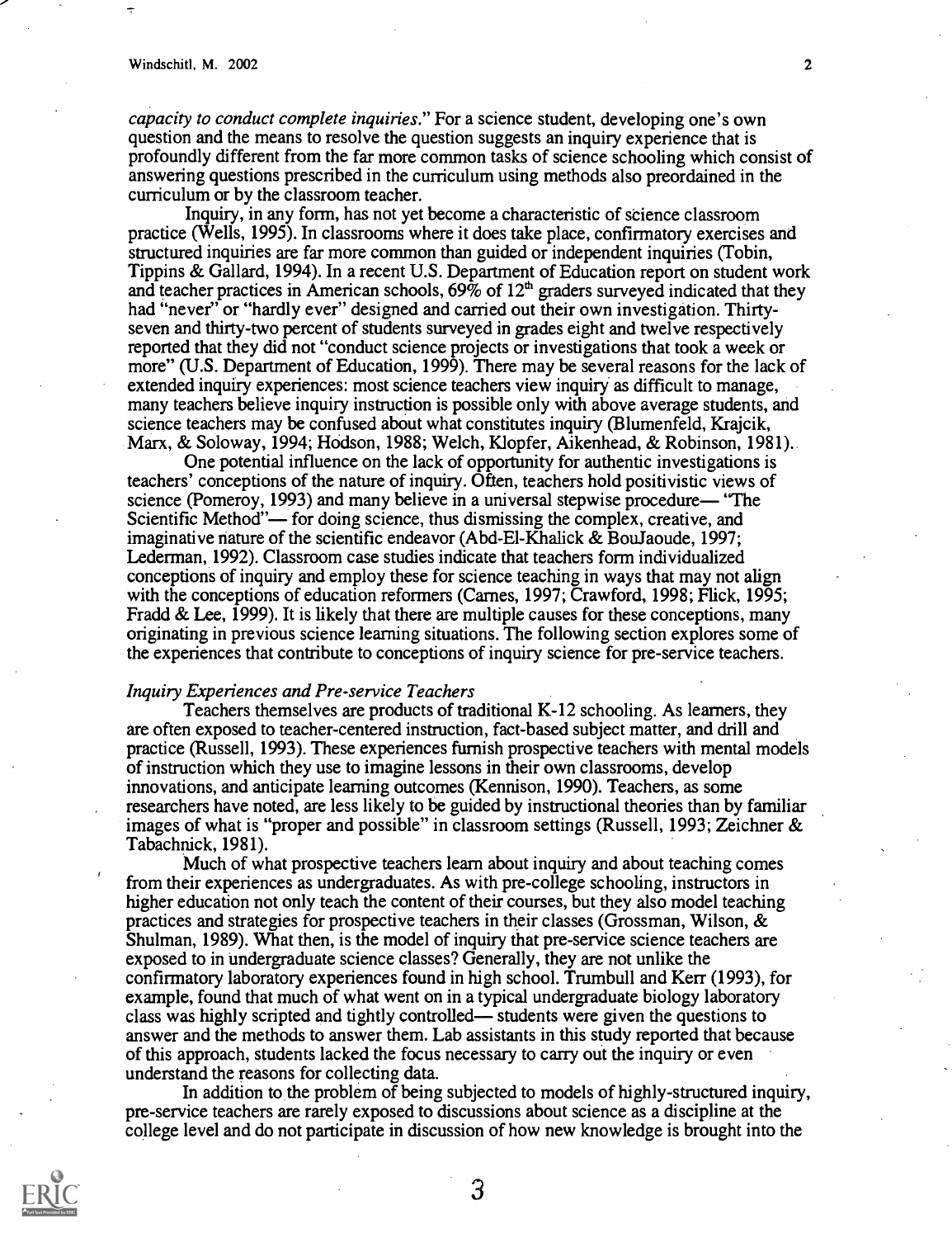field (Bowen & Roth, 1998). Schwab (1978) defined these areas of understanding as the knowledge of syntactic structures. The syntactic structures of a discipline are the canons of evidence used by members of the disciplinary community to guide inquiry in the field. For teachers familiar with the syntactic structures of science, biology class for example is not just about memorizing phyla, it includes discussions and activities aimed at developing an understanding of the methods of biological inquiry. However, teachers who lack knowledge of the syntactic structure of their discipline are less able to incorporate that aspect of science into their curriculum (Grossman, Wilson, & Shulman, 1989).

There have been calls to integrate more authentic inquiry experiences into not only undergraduate science courses but into teacher education courses as well (Tamir, 1983; van Zee, Lay & Roberts, 2000; Welch, et al., 1981). The studies that have been done on inquiry in teacher education programs indicate that pre-service teachers may need such experiences to develop their understandings of authentic scientific investigations. In a study of 25 preservice teachers with science degrees who were asked to conduct independent inquiry on an ecology topic, Roth (1999) found that they had considerable trouble creating research questions. Many developed questions that were correlational in nature, but believed that they could use the results as proof of cause-and-effect relationships. Several of the students were unable to operationalize variables in a way that would allow unambiguous measurements. Almost half of the final reports contained claims that either did not relate to the original question or did not logically extend from the data collected.

In a study conducted with an elementary science methods class, Shapiro (1996) found that 90% of her students had never experienced science as an investigation, and most of those who had, did so in school science fairs. She asked students to work with partners to answer questions of their own design. Over a seven-week period devoted to this investigation, students kept journals describing their efforts at posing questions, developing approaches to problem-solving, and interpreting their findings. Most of the participants struggled with the formulation of a question, with investigative design, and with data collection; however these same individuals later testified to the intellectual satisfaction of successfully creating their own questions and testing them. Students with the least extensive backgrounds in science made the greatest changes in their conceptions about the nature of science and scientific thinking.

Clearly there are a number of experiences that can influence pre-service teachers' conceptions of and beliefs about inquiry. They range from their own experiences as students, to their work in laboratory settings at the college level, to their coursework in teacher education. Many of these experiences are as likely to distort their image of inquiry as they are to enhance it, and more must be done in teacher education programs to help preservice teachers develop realistic understandings of authentic scientific practice.

#### Reflection on Inquiry Experiences

Involving pre-service teachers in inquiry experiences may not be enough to develop their conceptions of inquiry or their ability to use it in the classroom. For example, in two previous studies on inquiry projects with pre-service science teachers, Windschitl (2001, in press) found that the project refined the inquiry conceptions of those participants who already had more sophisticated understandings of scientific investigations. Those participants with simplistic notions of inquiry were less likely to change their views. Perhaps most importantly, the participants who eventually used inquiry during their student teaching were not those who had more authentic views of inquiry or reflected most deeply about their own inquiry projects, rather, they were individuals who had significant undergraduate or career experiences with authentic science research.

#### Using the Idea of "Cultural Models" for Theory-building About Inquiry

This study's analysis of pre-service teachers understandings of inquiry is based largely on the theoretical and methodological tools of *cultural models* and *situated* meanings, articulated by James Gee (1999). Both *cultural models* and *situated meanings* 

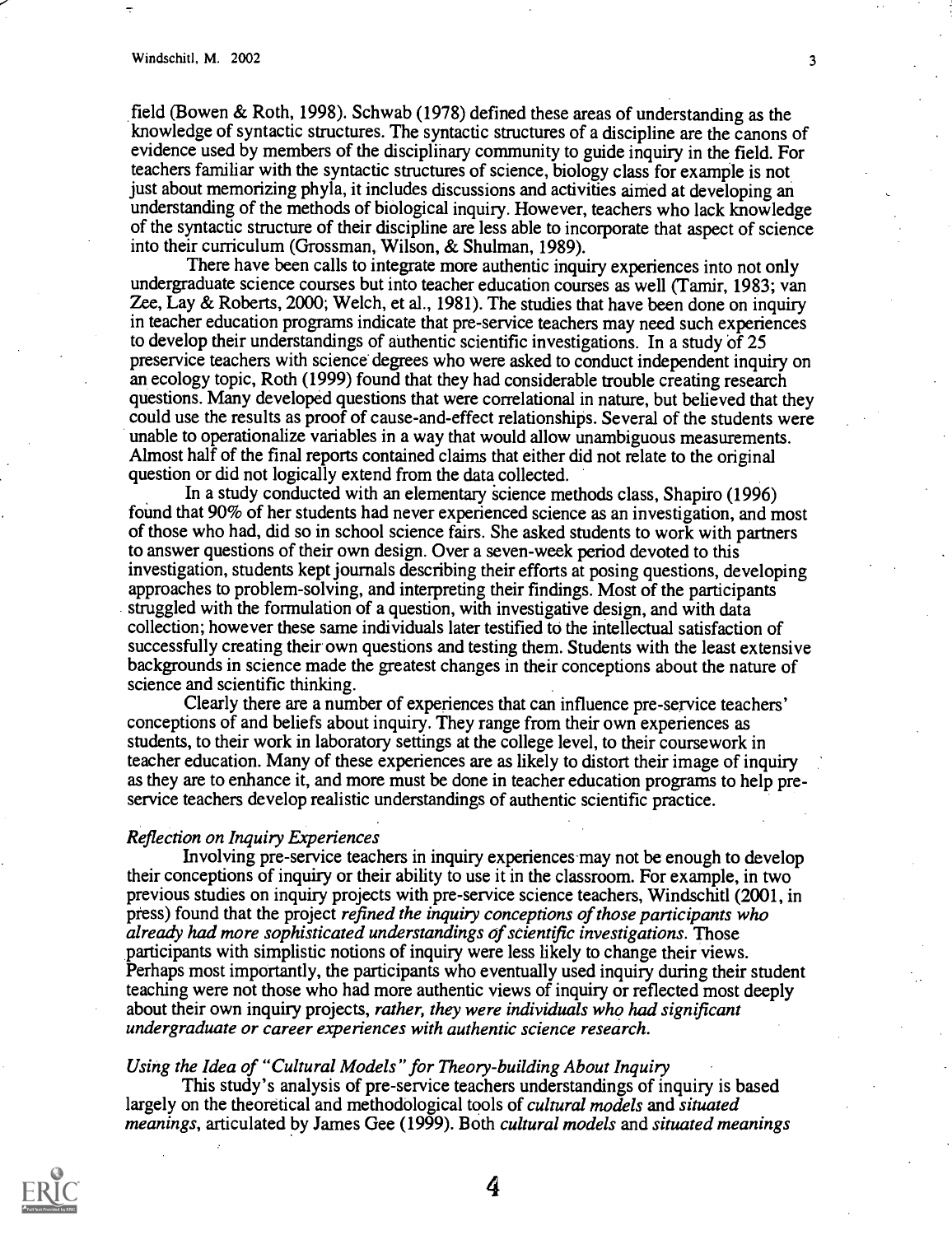involve ways of looking at how speakers and writers give language meaning within specific situations.

Words have multiple and constantly changing meanings created for and adapted to specific contexts of use. At the same time, the meanings of words are integrally linked to particular groups in ways that transcend individual minds. When we use language, we both create the contexts (making things meaningful in certain ways and not others) and adapt our language to these ongoing contexts, which often get created in relatively similar ways from time to time and usually stay in existence, due to people's interactional work. This is the notion of reflexivity in language (Duranti & Goodwin, 1992; Hanks, 1996; Gumperz & Levinson, 1996) — essentially it suggests that there is reciprocity between language and "reality." Language simultaneously reflects reality ("the way things are") and constructs the meaning of it (shapes situations through its use).

With regard to situated meanings, humans recognize certain patterns in their sociocultural experience of the world. In the context of a science teacher in a classroom saying something like "We're going to do an inquiry activity this week" to his students, the taken meaning of "inquiry" is likely very different from the meaning of "inquiry" when uttered by a detective trying to solve a murder, a historian trying to understand the rise of democracies in the 20th century, a poet trying to understand herself through an invented character, or a person asking for directory assistance (all are "inquiries" of one sort or another). Within the context of the science classroom, "inquiry" is likely to be associated with activities such as "working with measurement tools", "writing in a lab book", "graphing data", or "presenting results."

There is more to meaning than patterns, however. Words also involve implicit explanations of these patterns (Anglin, 1977: Kiel, 1979, 1989). The patterns are required for people to make sense within some kind of cause-effect model or "theory" of a domain. Everyday, people form, transform, and deal with such "theories." However, everyday people's "explanations", "models", or "theories" are very often largely unconscious, or at least not easily articulated in any very full fashion, and are often incomplete. Furthermore, these cultural models reside in people's heads (different pieces for different people) while other fragments reside in the practices and settings of cultural groups. They are often shared across people, various texts, other media, and various social and educational practices. Because these theories are rooted in the practice of socioculturally defined groups of people, they are often referred to as cultural models (D'Andrade, 1995; D'Andrade & Strauss, 1992, Holland & Quinn, 1987, Shore, 1996).

Within the science education community, the idea of "inquiry" has been the subject of a number of cultural models, albeit often incoherent in their particulars and across groups of scientists, researchers, and practitioners. Inquiry has been associated with a wide range of intellectual activities, including hypothesis testing, practical problem-solving, modeling, and engaging in Socratic dialogue. It has been equated with hand-on activities, discovery learning, and projects.

Of all these instantiations, "hypothesis testing" is one of the most widespread cultural models of inquiry. It is commonly portrayed by textbooks as a linear process and referred to as "The Scientific Method." These are both misrepresentations. First, the process of hypothesis testing in science is not a linear one in which each step is a discrete event whose parameters are considered only after the previous step is complete. In authentic scientific practice, multiple steps or phases are often considered in relation to one another at the outset of the investigation. The particulars of hypothesis generation, data collection, and analysis are mutually interdependent considerations. Second, with regard to "The Scientific Method," analyses of practice in scientific communities have shown that there is no universal method, and that science inquiry can take a variety of forms (Alters, 1997; Knorr-Cetina, 1999; McGinn & Roth, 1999). Procedurally, some scientists do formulate and then test hypotheses; other scientists, however, construct their hypotheses only after data analysis, and still other scientists, such as field biologists, astronomers, or anatomists,

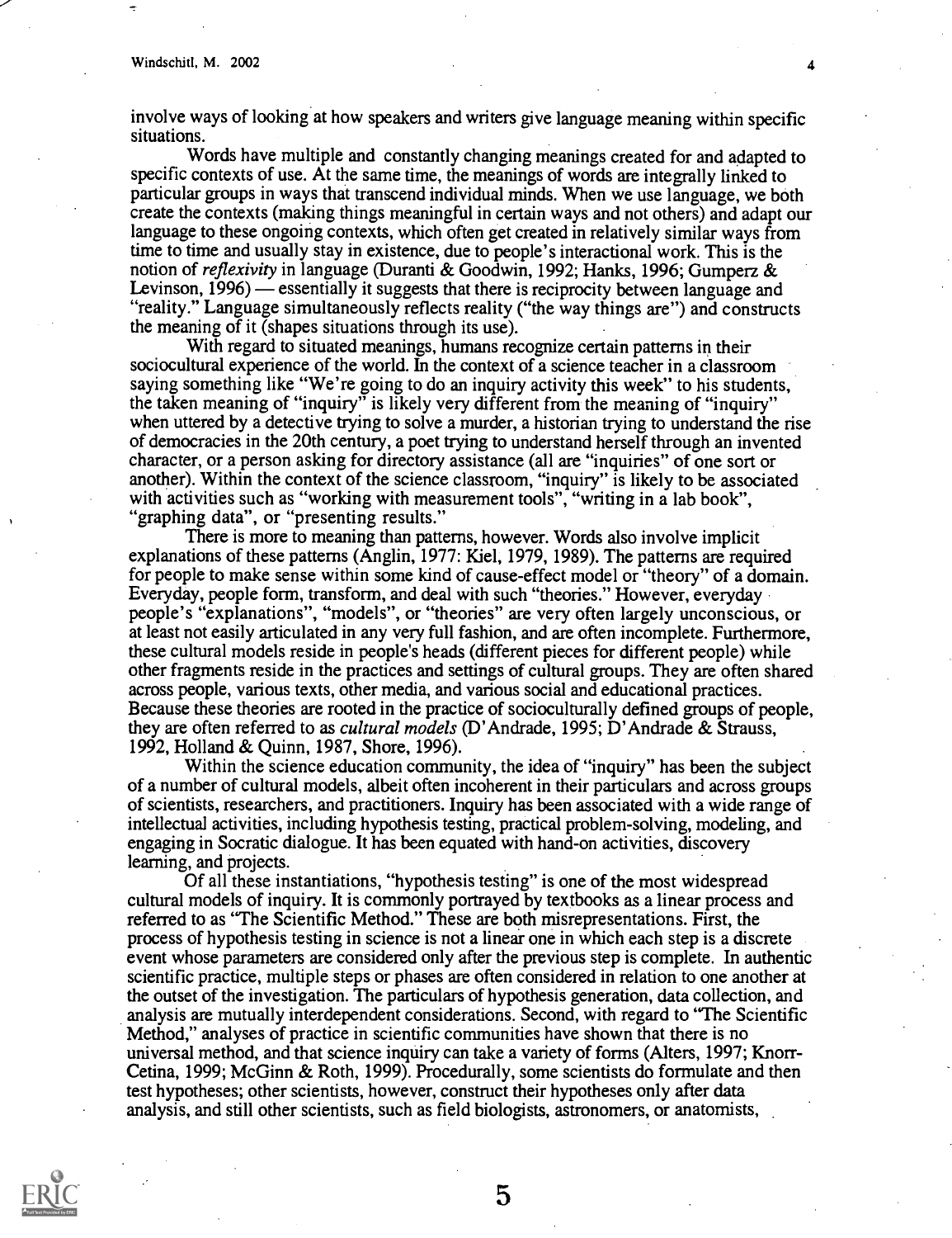conduct descriptive research in which hypotheses may not be explicitly tested (Latour, 1987).

Using this conceptual framework we may ask, "What are the relationships (or discontinuities) between cultural models of inquiry that scientists use, and those understood by science teachers?" Further, "How do these cultural models for inquiry translate into visions of classroom practice?" The "explanatory theory" that goes with "inquiry" has to do with things like the idea that human conduct inquiries in order to "find something out," but there are different forms of inquiry that are more or less scripted, more or less social, directed to different ends and enacted in different situations. Different "theories" of inquiry then, encapsulate viewpoints on who conducts inquiry, how it unfolds, and for what purposes. The idea of "inquiry" clearly differs between psychotherapists, bank examiners, and architects. But it may also vary among scientists in various domains, science teachers, and students in a science classroom—and have significant pedagogical implications.

To begin to answer some of these questions, we must think of situated meanings and cultural models as tools that help us understand how people engage in "building tasks" (Gee, 1999). Building tasks involve using language to construe a situation in certain ways and not in others (talking about "inquiry' in a middle school science classroom, for example). They are carried out in negotiation and collaboration with others in interaction. Even when individuals engage in independent activities, Gee points out, these building tasks are carried out in negotiation with relevant texts we have read, with sociocultural knowledge we bring to the activity (images, analogies, stories), and with discussions we have had with other people. These building tasks are simultaneously cognitive achievements, interactional achievements, and inter-textual achievements. The particular tasks relevant to this study are:

• World-building—assembling situated meaning about what is here and now (taken as) "reality," what is here and now taken as present/absent, concrete,

abstract, "real or unreal," probable, possible, or impossible.<br>• Activity-building—assembling situated meanings about what activity or activities are going on, composed of what specific actions.

• Connection-building—making assumptions about how the past and future of interactions are connected to the present moment and to each other.

These theoretical building tasks help frame questions of interest in this study.

#### Purpose of Study

This study has two related but distinct parts. Part I is an examination of how pre-service teachers both use and re-create cultural models of "inquiry" within independent investigative experiences. The research questions in this section are:

1) What cultural models are relevant to these students as they construct and interpret their own inquiry experiences?

2) What cultural models and networks of models seem to be at play in connecting and integrating these situated meanings to each other?

3) What institutions and/or discourses are being reproduced in this situation and how are they being stabilized or transformed in the act?

**Part II** of the study attempts to identify links between pre-service teachers' conceptions of inquiry, their past inquiry/research experiences, and the use of inquiry in their own classrooms. One question was examined:

4) What conceptions of inquiry and previous investigative experiences are linked with pre-service teachers' use of inquiry in the classroom?

### **Context**

#### **Participants**

The 12 participants in this study were students in a teacher education program at a public university in the northwest United States, all enrolled in a secondary science methods course. The teacher education program at this institution is relatively small, and is dedicated to producing graduates who will assume leadership roles in their schools as well as become

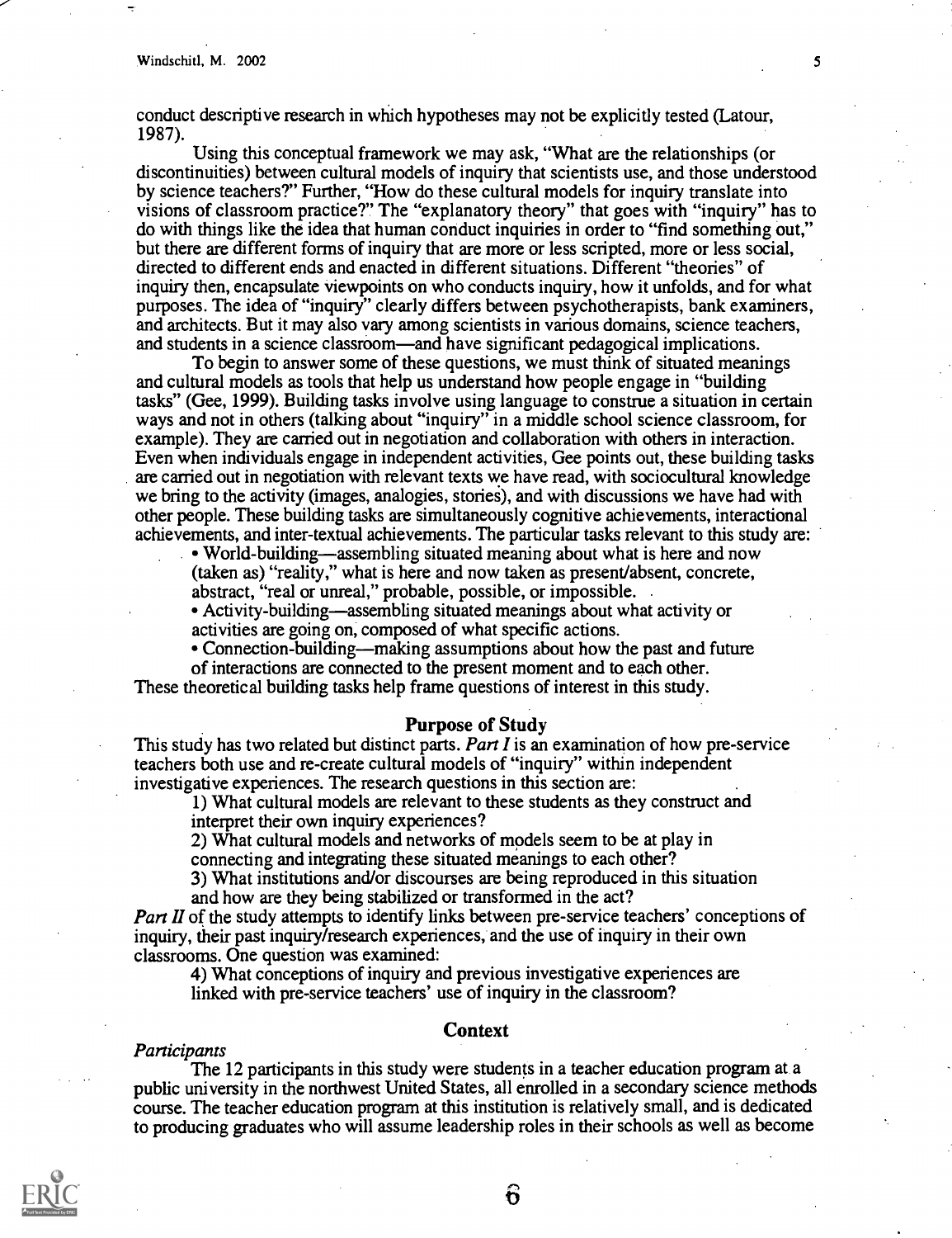exemplary classroom teachers. Students enter the program from a variety of undergraduate institutions; about one-third of the members of each class complete their baccalaureates in other regions of the 6ountry. All candidates must enter with a bachelors degree in some area of science and they graduate with a Masters in Teaching degree. Many of these pre-service teachers have prior work experience in science or technology fields. The methods students in the current study were part of a larger secondary cohort of approximately 65 students who took most courses together but attended methods classes in their subject-specific groups.

The methods course included explorations of the nature of science, goals and objectives in teaching, lesson planning, unit planning, laboratory work, inquiry, problembased instruction, conceptual change teaching, constructivist classroom culture, technology in science teaching, curriculum, and safety. The course was two quarters in length and was taught by the author. The author is a former secondary science teacher with 12 years of experience in inquiry-based teaching.

#### The Inquiry Project

The first week of the course was designed to help students develop a foundational understanding of science as a way of knowing the world and finding out what scientists actually do. During the second week of the fall quarter, the instructor initiated a discussion about inquiry and about the role of various kinds of investigations in generating new knowledge. This topic laid the groundwork for later discussions around what it means to be science-literate and how the methods students could use this background to develop goals and objectives for instruction.

During these discussions a number of different perspectives emerged from the students about "The Scientific Method" as a systematic way to generate knowledge. Most students supported the notion that the scientific method is not a linear process by which researchers unproblematically move from observations to questions to hypotheses, and so on. Most students, however, were unable to articulate a coherent model of inquiry, having few relevant inquiry experiences of their own to draw upon.

The lack of inquiry experiences has been a consistent problem in this particular course. For the past four years, methods students in this course have been asked whether they have, in any science class (K-16), generated their own question for investigation and means to resolve the question. Only about 20% of these pre-service teachers had ever conducted independent inquiry— at any level of science education. And of this 20%, all reported that they engaged in only one or two such inquiry experiences.

In response to this perennial lack of research experience, methods students in this class were asked to engage in an independent inquiry as a course project. The topic of the inquiries had to be related to the theme of "pollution." Students were encouraged to spend a week simply observing their neighborhood environments and considering questions that came to mind. The questions could be about chemicals in the environment, animal activities, weather phenomena, noise, technology, or other pollution-related science topic. Students were then asked to design an investigation, collect and analyze their own data, and defend the results of their inquiry to the class in a formal presentation. Students were given eight weeks to complete their inquiry. The students' research projects encompassed a wide range of interests. They investigated, for example, the sound buffering capabilities of trees, dispersal patterns of smoke in bars, acid rain, and the effects of oil pollution on sea urchin reproduction.

#### The Reflective Journal

In order to capture students' ideas that were generated throughout the inquiry and make these ideas explicit objects of reflection, they were asked to maintain a journal in which they recorded the details of their inquiry. The journals eventually contained a range of written reflections, including not only the straightforward reporting of investigative procedures, but also the confusion, second thoughts, and false starts associated with

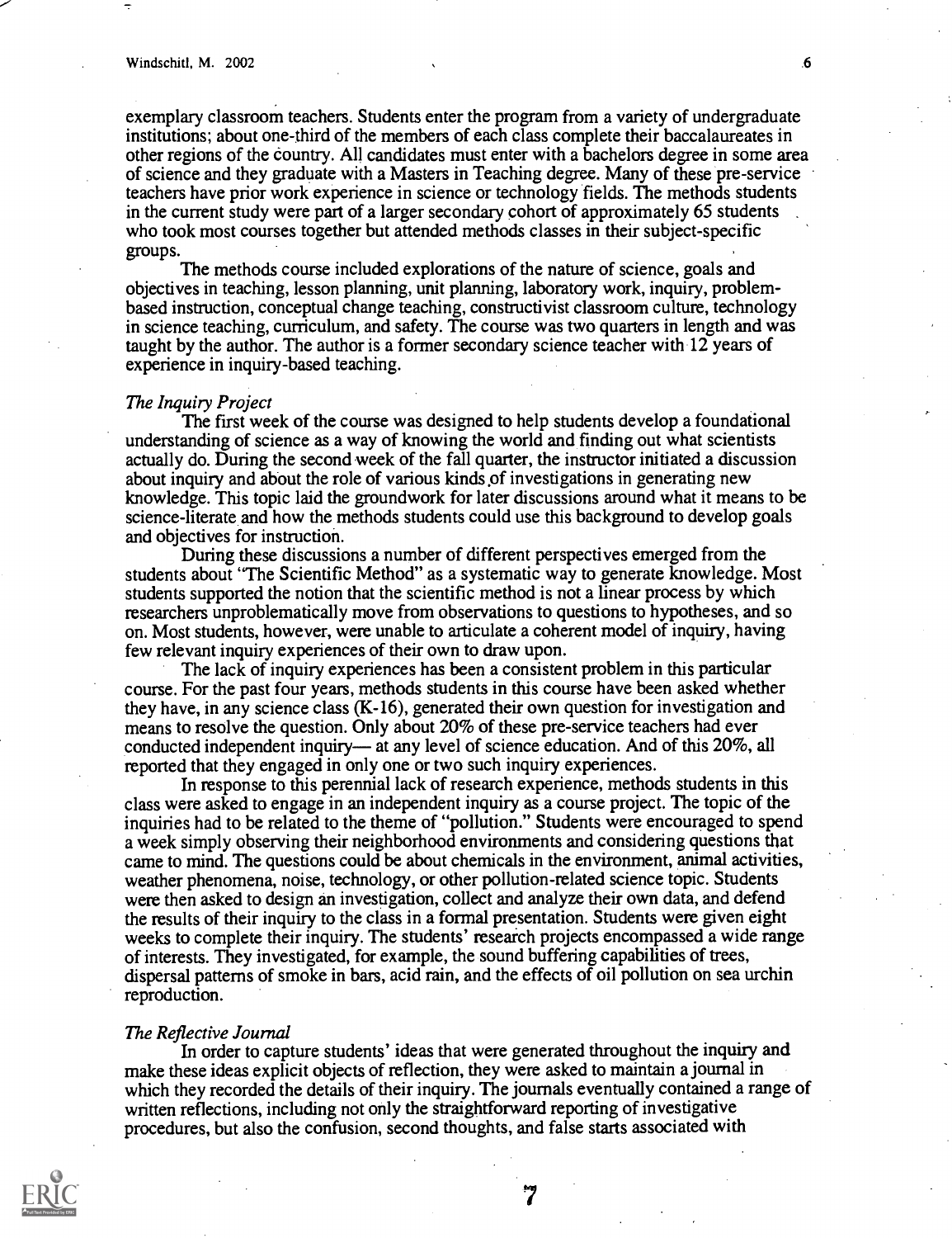independent inquiry. In addition to recording these thoughts, there was also a parallel record maintained. Each time they made journal entries about their inquiry project they also described how these experiences were informing their thinking about inquiry experiences for their future students. In this sense, it was a dual journal, intended to stimulate<br>"pedagogical thinking" (Fieman-Nemser & Buchmann, 1985) by connecting episodes of personal inquiry experiences with a developing framework for working with future students.<br>The journals, then, were more than records of events— they were tools for aiding

reflection. Reflective thought involves an examination of one's beliefs and the assumptions/aims that construct them in relation to ideas and practices in one's world (Jorgeston, 1994). Schon (1992) describes a specific type of reflection called a "conversation with the situation" in which the individual, as an inquirer, uses various tools and strategies to solve problems. In the act of using these resources, these tools and strategies "speak back" to the inquirer, prompting a transaction with the situation - a metaphorical conversation that is both a product of a person's thinking and that which shapes thinking. Being conscious of this conversation is important if one wants to understand how one is learning in a given situation as well as how to solve the problem at hand. The students' journals were intended to generate an on-going conversation with the inquiry situation. The journal was a way to externalize self-dialogue about the inquiry, which would normally be internal and poorly articulated, and to make this dialogue explicit to the student.

#### Complementary Course Experiences

A sequence of activities during the methods course (Figure 1) was designed to complement the independent inquiry experiences. During the second week of the quarter, students were introduced to the requirements of the inquiry project (described previously) and began their work on the project at the end of that week. Students were given the option of working with partners. There were eventually four partnerships and four students who worked individually.

From Weeks 2 through 9 of the course, a number of topics, not directly related to inquiry, were addressed. Students, however, were given 30 minutes every other class period during this time to discuss their ongoing inquiries in groups of six. These discussions often centered on the difficulties they were experiencing in generating researchable questions, problems in acquiring and using special equipment for their studies, and challenges they confronted in collecting data. These discussions were not structured by the instructor, but were intended to expose students to the wide range of inquiries underway by their peers and to the variety of challenges that arose during different investigations.<br>During Week 7, students were introduced to inquiry as a way of teaching. The

methods students took on the roles of secondary school students as the class explored earthworm behavior. In small groups they observed earthworms and generated a number of questions. The instructor then demonstrated how a questions that learners might have about earthworms, and 3) help learners transform some of these "everyday" questions into researchable questions. During the next class session, students agreed on one question upon which the entire class could conduct a brief study, and they brainstormed about the links between the question and the kinds of data one would need to answer the question. The class also explored how a teacher could scaffold learners' efforts to operationalize variables, design experiments, and standardize measurements. The class then conducted a whole-class guided inquiry on earthworm behavior. Part of Week 8 was devoted to discussions about how the guided inquiry with earthworms could act as a "springboard" for young learners to develop their own independent inquiries. Part of Week 8 was also devoted to explorations in the computer lab of how learners could organize and analyze data using various types of software and how one could generate meaningful representations of analyzed data.

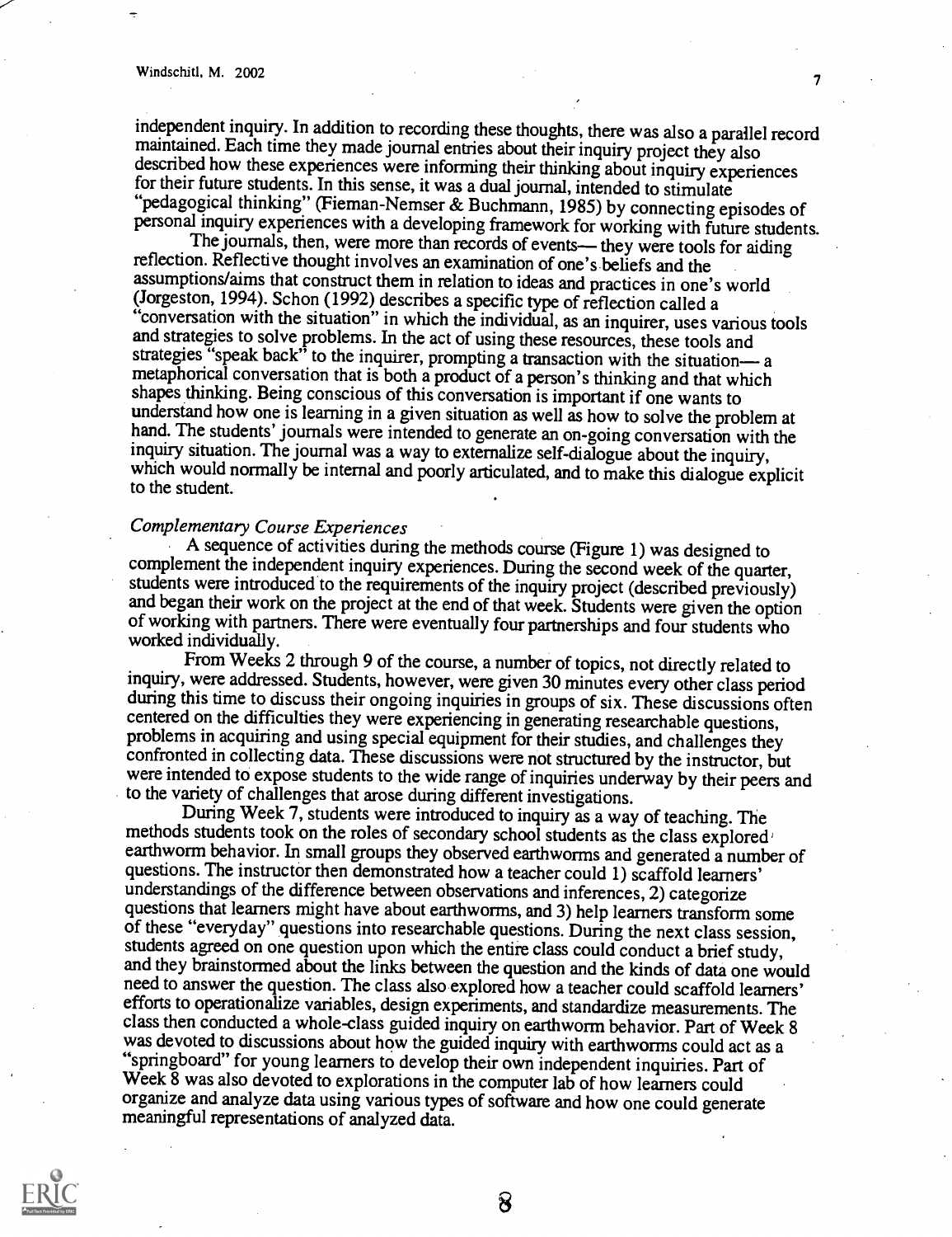During Week 9, the class explored together how a teacher could help students prepare for presentations to their peers, construct scientifically valid arguments based on data, and negotiate the kinds of questions students could ask their peers during presentations that would probe the investigations without promoting confrontations. During Week 10, students presented their inquiry results to their peers.

| Week# | Selected Activities Complementing the Inquiry Project                                                                                                                                                                                                                                                                                   |  |  |  |  |  |  |
|-------|-----------------------------------------------------------------------------------------------------------------------------------------------------------------------------------------------------------------------------------------------------------------------------------------------------------------------------------------|--|--|--|--|--|--|
|       | · Panel discussion with two scientists and one teacher/researcher<br>· Discussion "What does it mean to 'learn about' science, to 'learn science', and to 'do'<br>science?"                                                                                                                                                             |  |  |  |  |  |  |
| 2.    | • Students introduced to inquiry project                                                                                                                                                                                                                                                                                                |  |  |  |  |  |  |
| 3     | · Small group discussions about challenges of developing inquiry questions, assembling<br>necessary materials, and collecting data                                                                                                                                                                                                      |  |  |  |  |  |  |
|       | • Students in field (no class)                                                                                                                                                                                                                                                                                                          |  |  |  |  |  |  |
| 5.    | • Students in field (no class)                                                                                                                                                                                                                                                                                                          |  |  |  |  |  |  |
| 6     | · Small group discussions about challenges in assembling necessary materials, collecting<br>data, and analyzing data                                                                                                                                                                                                                    |  |  |  |  |  |  |
|       | . "Inquiry as a way of teaching" introduced as class topic<br>· Exercises in scaffolding learners' understandings of observation vs. inference and the<br>development of questions by learners<br>. Whole-class guided inquiry on earthworm behavior (operationalizing variables,<br>standardizing measurements, controlling variables) |  |  |  |  |  |  |
| 8     | · Discussions about using guided inquiry as springboard for independent inquiry<br>. Using technology to analyze and represent data                                                                                                                                                                                                     |  |  |  |  |  |  |
| 9     | • Exploring how to prepare learners to present inquiry and supporting arguments to peers                                                                                                                                                                                                                                                |  |  |  |  |  |  |
| 10    | . Methods students present inquiry to their peers                                                                                                                                                                                                                                                                                       |  |  |  |  |  |  |

Figure 1. Timeline of selected instructional activities complementing independent inquiry project during methods class.

#### Method

A multiple-case study approach was employed to make sense of the relationships between individuals' conceptions, plans, and actions regarding inquiry, and, to make comparisons across individuals (Miles & Huberman, 1994). During the inquiry, participants kept a journal in which they recorded their procedures, thoughts, and feelings about the inquiry process, and the implications of these experiences for the design of inquiry activities with their future students. Student completed a Nature of Science exercise in the second week of classes. After the final presentations at the end of the quarter, students were interviewed about their personal history with inquiry in science classes, and about experiences with inquiry/research in their professional careers, how they made sense of their own inquiry project, and how they translated their experiences into plans for using inquiry with their future students.

Finally, the researcher worked with two field supervisors who documented the use of inquiry-based teaching methods by the participants while they were in the field the following fall quarter. The field supervisors were former secondary science teachers with approximately ten years of experience each. One of the two supervisors observed each of the students multiple times each week for nine weeks at the beginning of the following school year. During this time, each participant had almost complete responsibility for designing and implementing the curriculum at their respective schools.

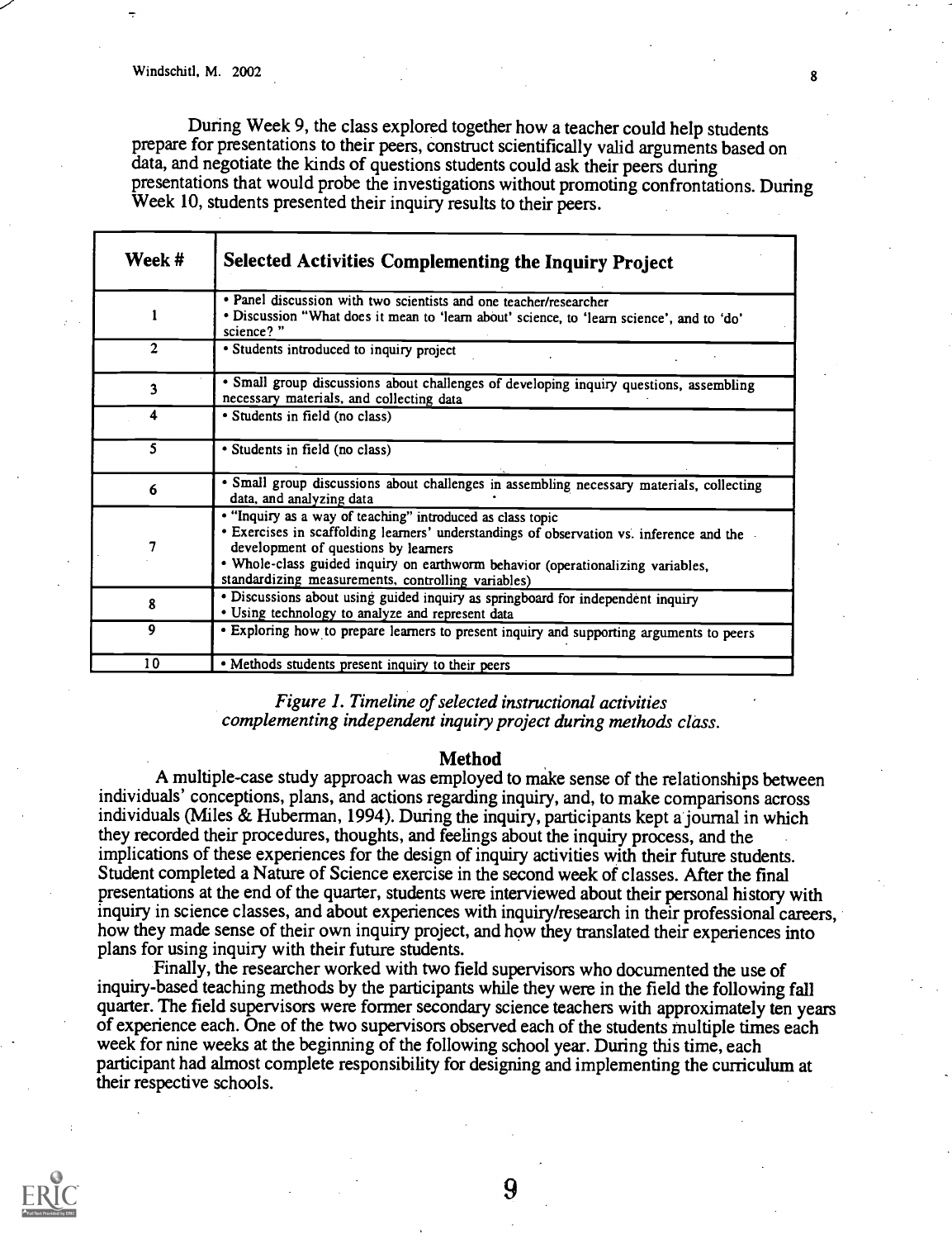#### Data Sources

Primary data sources included participants' entries from their reflective journals, responses to a Nature of Science questionnaire, post-inquiry interviews, undergraduate transcripts, observations from two field supervisors who observed the participants for nine weeks in classrooms, and a post field-work interview with one participant. The Nature of Science instrument (see Appendix B) assessed students on 5 different dimensions: 1) science knowledge being subject to change over time, 2) types of questions that science can address, 3) whether scientific facts, theories, and principles are "discovered" (objectivist orientation) or "constructed" (constructivist orientation), 4) the role of logic and imagination in science, and 5) the existence of a "Scientific Method." Responses to each of these dimensions was elicited by creating a conversational exchange between two hypothetical individuals. One of these individuals offered the accepted view of the NOS and the other individual replied with comments indicating a naive view of the NOS. for example, with regard to science ideas being subject to change, the first individual comments:

Changes in scientific knowledge are bound to happen because new observations can challenge our current theories. No matter how well one theory explains a set of observations, it's possible that another theory may fit just as well or better, or may explain a wider range of observations. It's like when scientists come up with new ways to describe what matter is made up of at the smallest, atomic levels or how the universe behaves—better theories always come along to replace the old.

To which the second individuals replies:

Science knowledge does not change over time. Once good theories and explanations are created, they apply for all time. Otherwise, why would we bother to develop them? If there are competing theories, it's a matter of who is right and who is wrong.

With regard to participants' journals, they were coded based in part on analyses conducted in two previous studies. Codes included non-reflective designations such as 'recounting procedures", "experiencing problems", and "use of hypothesis, theory, or models to guide or interpret inquiry.<sup>7</sup> They also included 1) reflective statements at varying levels—"connections to classroom inquiry with students" which was subdivided into "logistics of classroom inquiry", "intellectual challenges for students during inquiry", and "peer support during inquiry", 2) metacognitive statements and 3) reflection on the nature of science, which was subdivided into "what scientists do", "what science is", and statements about "scientific method."

Post-project interview protocols were constructed to probe for additional evidence in. support of developing hypotheses. In particular, participants were asked about their inquiry experiences in their K-16 education and their experiences (if any) with science related research experiences in their careers. To assess participants' past experiences with inquiry, they were interviewed and asked to describe guided or independent inquiry experiences in high school or college. These ranged in scope from brief, structured classroom activities to long-term projects in which instructors mentored them through authentic problem-posing, research design, and data analysis. Inquiry experiences also included work outside of school. These ranged from working as a lab technician where they performed data collection and analysis protocols, to more involved membership on research teams where they participated in authentic problem-posing, research

design, and data analysis. From the interview data, participants were rated "High", "Modest", or "Low." Those who were rated "High" reported involvement in authentic research activities, either as undergraduates, graduate students, or in a career. This involvement included participation in framing questions, designing studies, and collecting and analyzing data. Those who were rated "Modest" reported two or three instances of independent or guided inquiry during their K-16 schooling and/or working in a science setting after graduation. This was work in science settings which was restricted to performing technical tasks (collecting and analyzing data, following protocols designed by others). These individuals were not involved in the posing of research questions or research

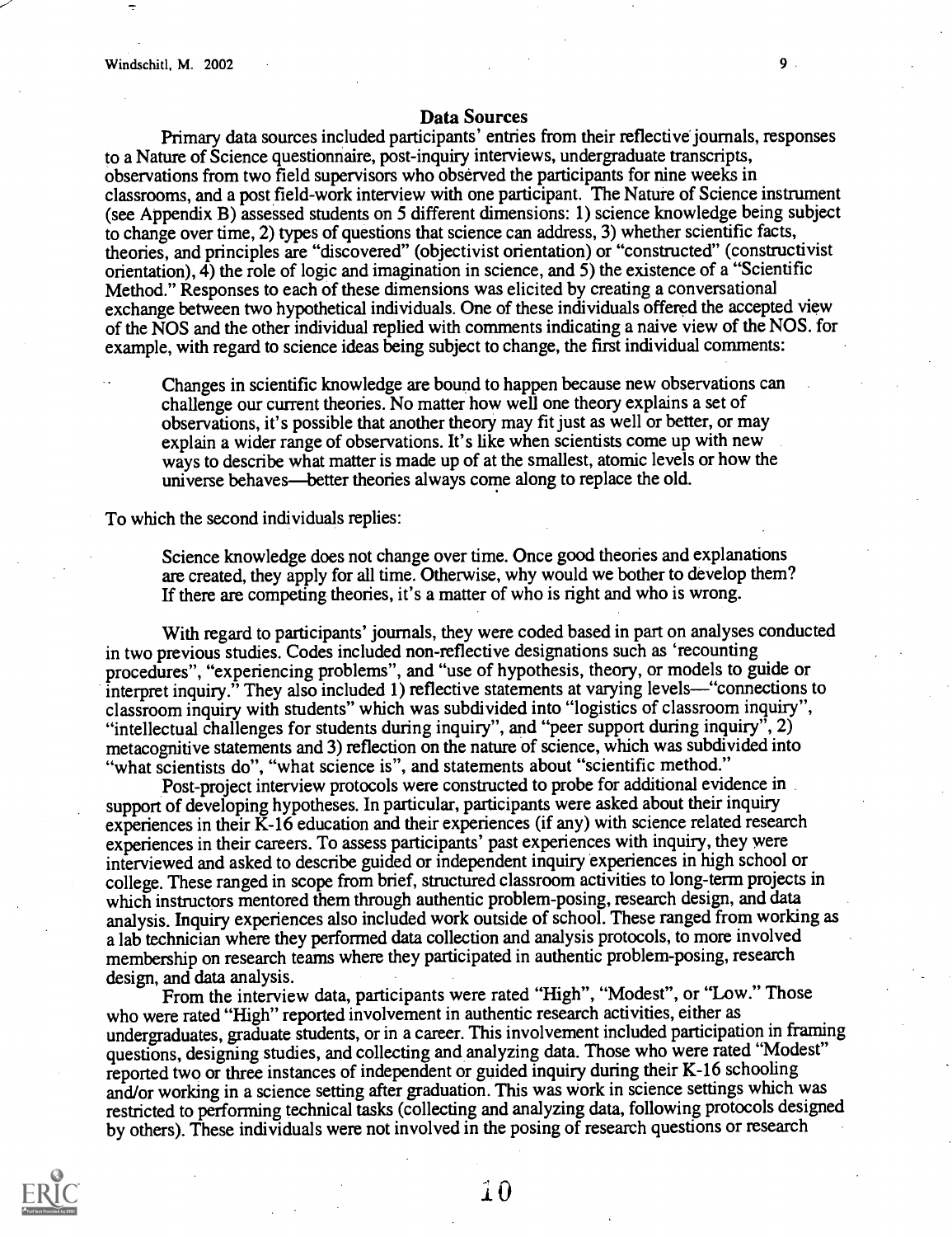design. Those who were rated "Low" reported no instances of independent or guided inquiry throughout their K-16 schooling, very few instances of structured inquiry during school and no work-related experiences related to research.

Finally, data was collected in the field by two supervisors who observed the student teachers in classrooms for nine weeks. The supervisors were asked to describe each participants' use of inquiry instruction in their classrooms. Specifically, the supervisors reported to what extent the student-teacher used structured, guided, or independent inquiry strategies during the quarter. During each visit, the field supervisors first determined the type of instructional activity or strategies employed. These could be discovery (brief activity to exemplify a scientific principle), a confirmatory laboratory, a lab skills exercise, discussion, lecture/direct instruction, worksheet/seatwork, or other activity. If the strategy involved some form of inquiry, the supervisor indicated the degree to which the inquiry was a teacher- or student-centered along five different dimensions. The supervisors used an observation instrument derived from a table in the National Research Council's publication: Inquiry and the National Science Education Standards (2000). The instrument table (2.6, P. 29) entitled "Essential Features of Classroom Inquiry and their Variations" (see Appendix A) describes five dimensions of classroom inquiry (e.g. "Learner engages in scientifically-oriented question"). Each of the dimensions has four increasingly learnercentered instantiations (ranging from, for example, "Learner poses a question" to "Learner engages in a question provided by teachers, materials, or some other source").

# Part I and the set of the set of the Findings of  $\Gamma$

#### Beliefs About the Nature of Science

The Nature of Science (NOS) responses were highly similar across participants. For each of the 5 dimensions, all 12 participants wrote statements agreeing with the more sophisticated viewpoint. Similarities across participants even extended to the hypothetical dialogue questioning whether science required logic or imagination, where all 12 participants indicated that they believed both were important. The following response was typical:

I agreed with James completely until I read the last sentence—I believe scientific arguments must conform to logic. However, in order to discover and explain events, scientists must be creative and willing to go beyond the scope of the known in an effort to explain the unknown.

There was one exception to the students taking the most sophisticated position on each of the dimensions on the NOS instrument. Several students indicated a belief in both objectivist and constructivist versions of scientific knowledge. Jenelle, for example, wrote:

As humans, we have made simplified models of how the world works so that we can explain them in terms we can understand. As we have come to understand more and better, we can make more complex models about the world and still prove the world will follow our laws. The role of the scientist is to reveal what already exists, but also to find out connections, ways to make other people understand how the laws relate to each other and why.

#### Similarly, Joanne wrote:

I agree with both Carrie and Maria. Like Canie said, there are facts which scientists seek to reveal, but as Maria said, humans must find these truths. They must test hypotheses how they figure it might work best for these truths to be revealed, and they must explain the truths.

Beliefs about the NOS were so consistent within participants (each held authentic views on all five dimensions of the instrument) and across participants (all participants held similar

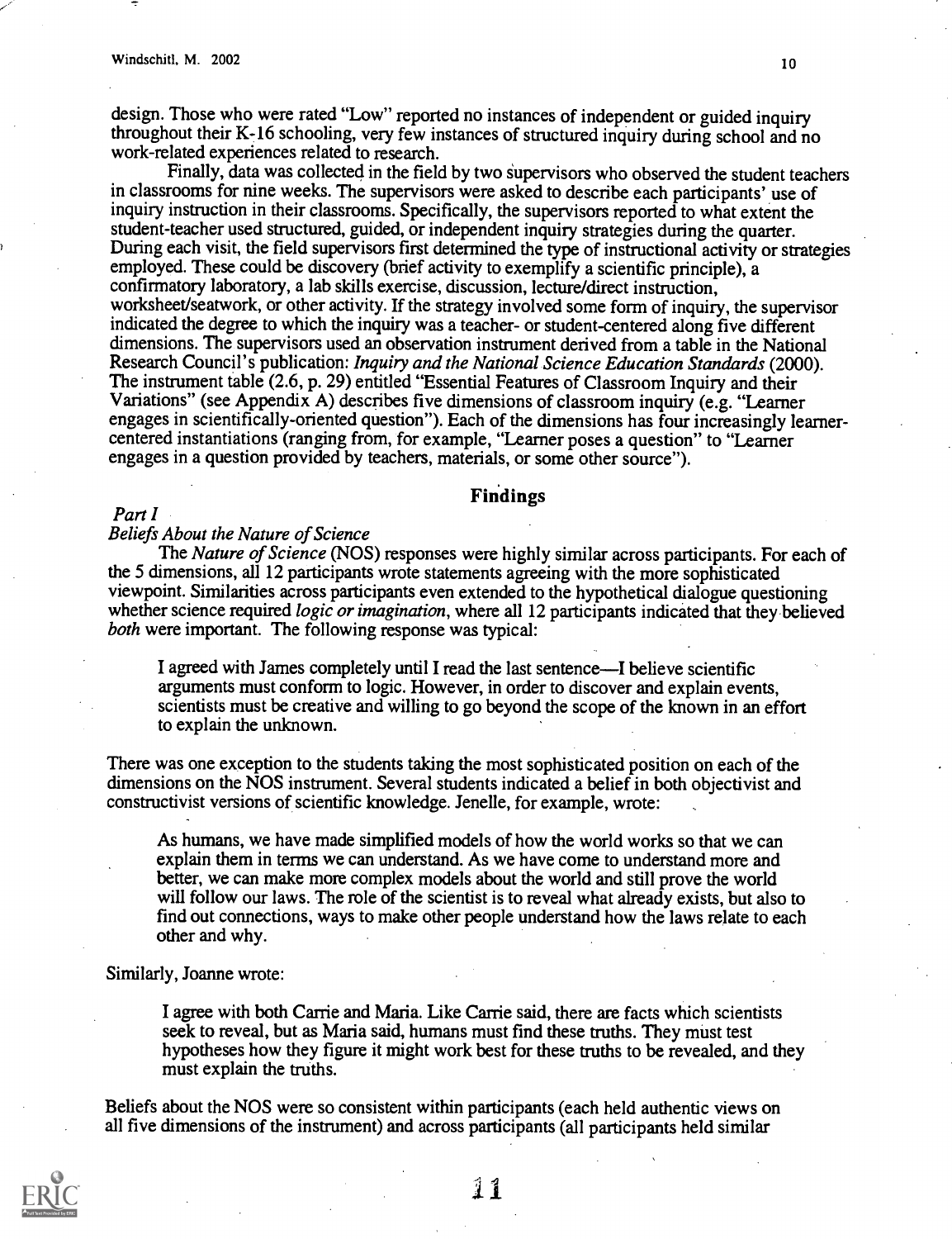views) that the only finding here is one that contextualizes the rest of the data (at the risk of redundancy): all participants held sophisticated views of science as a way of knowing the world.

### Reproducing Limited Cultural Models of Inquiry

"Inquiry," as previously described, has a multitude of meanings, depending upon, among other things, the situations in which people use it and its construal with regard to available cultural models. From the journals and interview data in this study, "science inquiry" was taken to be more than "posing and finding the answer to a question"; there were additional implicit rules that seem to define inquiry and to have guided the conduct and reflections of participants in the study. For example, although some rules described by participants were congruent with authentic science inquiry ("inquiries involve questions, designing studies, and collecting and analyzing data"; "more than one data point is required for comparison groups"), other implicit rules seemed to represent a limited view of scientific inquiry:

- there is a scientific method, although it is not linear
- inquiry must be a comparison between two groups
- inquiries are'synonymous with experiments

# Furthermore, some of the most consistently implied rules across participants were misrepresentations of some of the most fundamental aspects of scientific inquiry:

- a "hypothesis" functions as a guess about an outcome, but is not necessarily part of a larger explanatory framework
- background knowledge may be used to give you ideas about what to study, but this knowledge is not in the form of a theory, explanation, or other model
- 
- theory is something you might use at the end of the study to help explain results

The most serious shortcoming in the model of inquiry used/constructed by participants was the absence of theory in their investigations. This was evident in the journaling and interviews of almost all the participants. This was particularly interesting in light of the sophisticated views on all dimensions of the NOS instrument. Although participants appeared to hold sophisticated epistemological views with regard to the NOS, they did not make methodological connections that the investigations should be based on some explanatory premise and that the goal of inquiry is to refute, revise, or support scientific models.

The absence of theory, or even any background information to guide the development of questions was characterized by participants' brainstorming about questions and filtering them according to what was interesting, "doable," and novel. One participant, Nick, opened his journal with these lines:

I am thinking about how noise pollution changes the environment. The effects of loud noise on plant growth/photosynthesis? What about setting up two plants each in the same window, playing music for a length of time each day and measuring changing heights, weights?

#### Another participant, Bria, wrote:

...we were thinking things up half the time that were measurable and then the other half of the time we were completely shifting our focus to what interested us about pollution in places near our house. Then we would filter these ideas back through the measurability factor and usually we'd have to start again.

Two days later in her journal, she added:

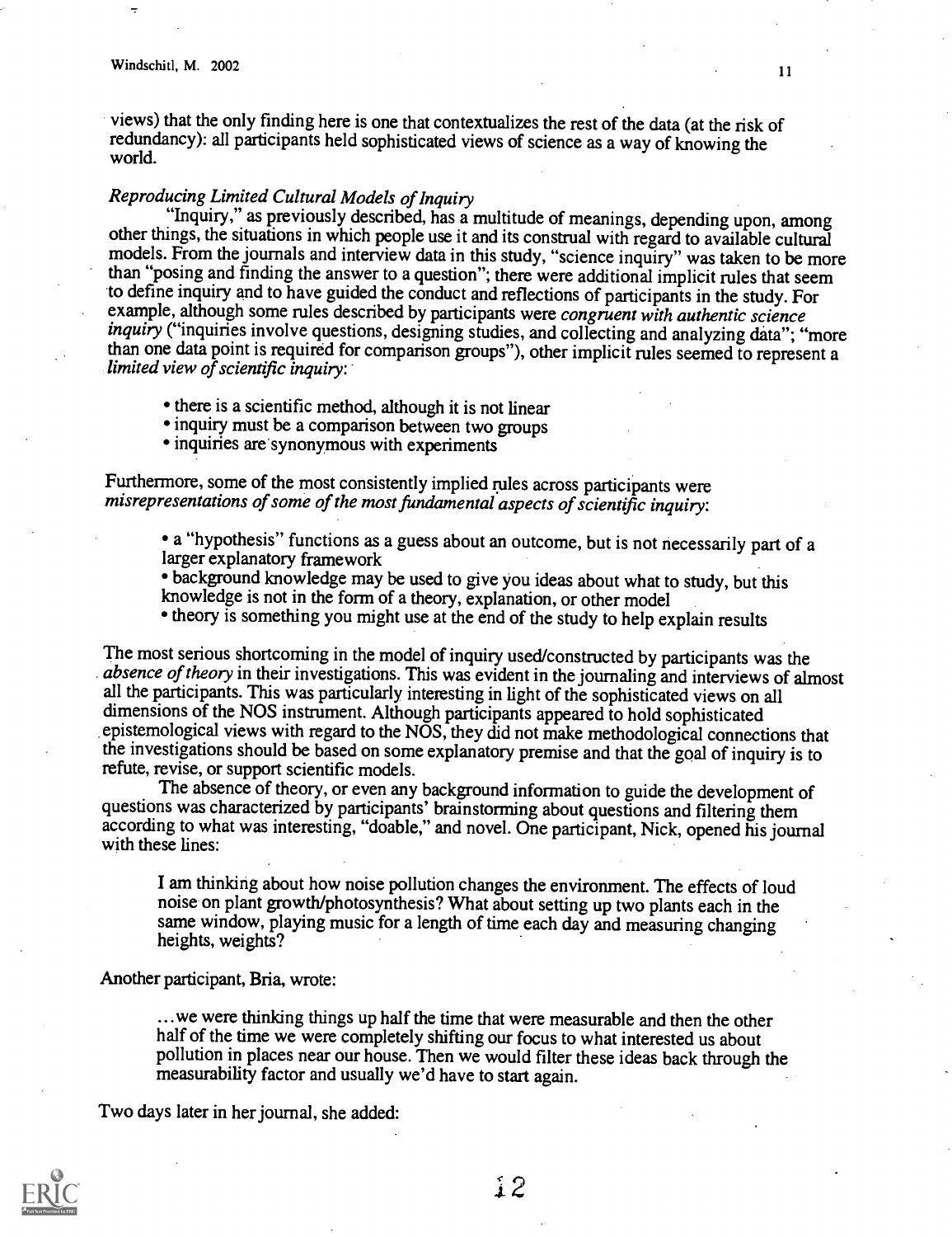We had an after class discussion expanding the banana concept. We went toward having the bananas in containers and exposing them to different types of air pollution. What about cigarette smoke? Fire smoke? And carbon monoxide even! We wanted to see what the air quality would do to the fruit.

Another participant, Jenelle, had an extensive knowledge of chemistry and may have had an implicit theory in mind, but her journal entry seemed to suggest a "try something and see what happens" orientation:

We're just going to bubble [car] exhaust through water and see how acidic it gets over time.

One case in particular, Pamela, exemplified the tendency of participants to "leap" into empirical comparisons without considering any tentative explanatory framework to base the inquiry on. Pamela was a thoughtful and enthusiastic pre-service teacher. As an undergraduate she had worked for a professor involved in psychology experiments, but had only "run subjects through protocols" and had not been involved in development of research questions or the design of the investigations. She recounted only one other experience with research—that as an undergraduate in a zoology class. She "had to come up with something that had to do with animal physiology so we tested crayfish and different pH's in the water to see if it affected performance...we sort of timed them to see how long it took them to walk here and there under acidic and basic conditions." Pamela worked with a partner for her methods class inquiry. Over the first three days she recorded the following:

 $\sim$  So I'm trying to focus on things that I am curious about and then see if a good question arises. How do detergents affect plant growth?

Another idea, how are plants affected by cigarette smoke?

Amanda and I decided to expand this question to how household cleaners like dish soap, Clorox, and floor cleaner affect plant growth if they are in the water. The main issue concerning this question is how you would measure it.

Pamela did not consider how or why detergents might affect plant growth and later journal entries did not indicate that she used theory or any explanatory framework to guide her thinking. She seemed focused on the limited inquiry model of "comparing conditions." Pamela moved on to considering her experimental set-up. She and her partner created four groups of plants (no control group): water with Clorox, floor cleaner, dish soap, and environmentally-safe kitchen cleaner. She placed four plants in each condition. Weeks later, Pamela was puzzled by the results of her experiment—all the seedlings looked healthy except for those that had been in the dish soap.

Despite not having any theory upon which to base her study, Pamela did make several important connections. A month into her inquiry, she wrote "I think I have gained a better understanding of what a good question is. In formulating a question you need to be thinking about how you would test it and how you would collect data that would support the question." Pamela had made a methodological connection between the development of the question to the investigative design, but did not make the equally important connections between the question and an underlying explanatory framework for the phenomena of interest. Her lack of connection with a theory seemed to be the reason for "being surprised" by the results. About six weeks into the experiment she found the unexpected: "The plants receiving the floor cleaner looked like they have received plant steroids! They are much bigger than the rest. The dish soap plants are the smallest." She wondered in her journal whether or not her "hypotheses was correct", but her hypothesis was simply that there was going to be a significant difference between experimental groups. It was not until two months into the experiment that Pamela invoked an explanatory model: "It looks as if there is a significant difference between the floor cleaner and the control. I would hypothesize that there is nitrogen in the cleaner." This comment was made midway through her journal and never

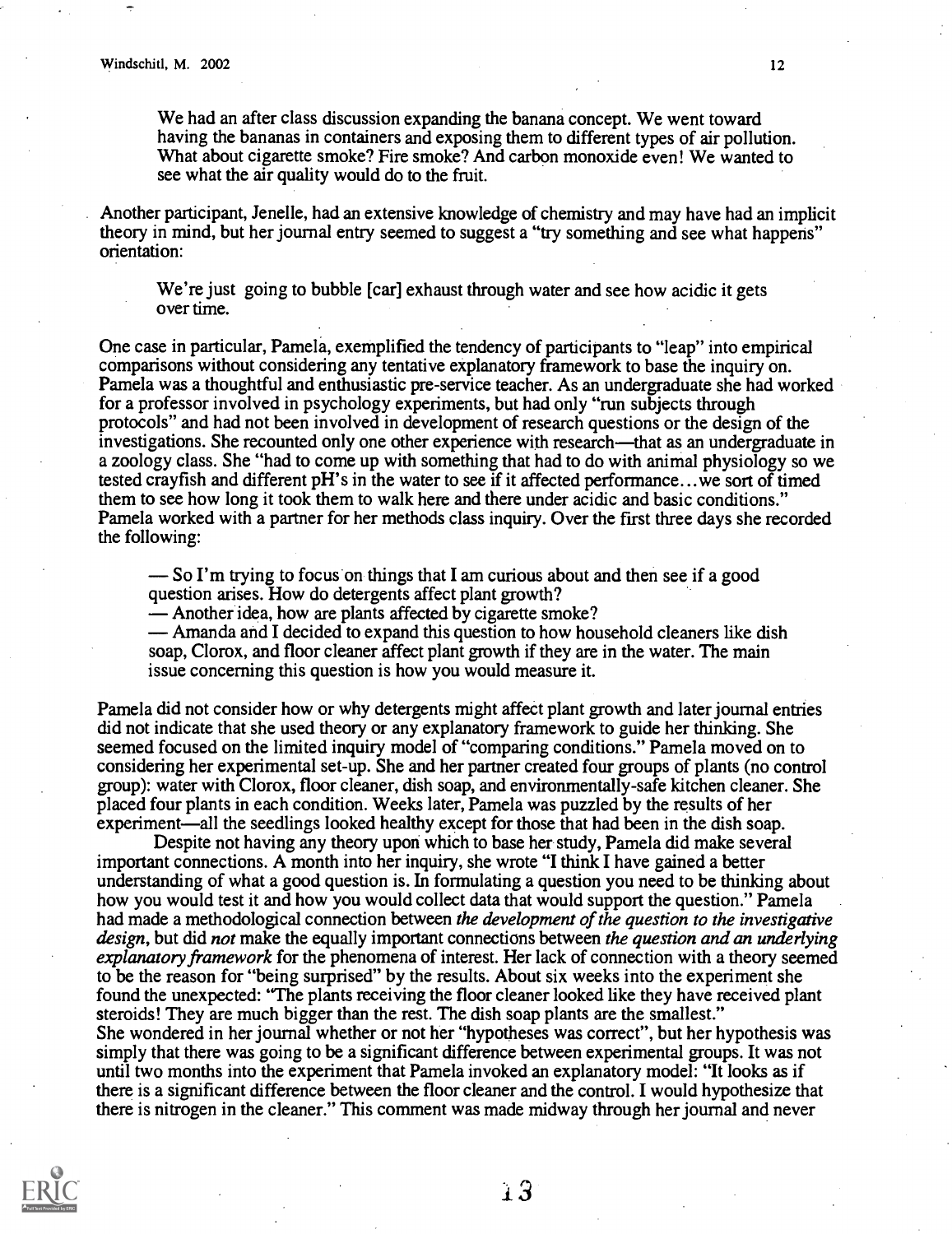revisited. She instead focused "inward" on her procedure, wrestling with how to analyze and draw conclusions from her data.

Her preoccupation with a kind of atheoretical "scientific method" was connected to a strictly stepwise model for inquiry and evidenced in further comments about her future students:

Having done this project, I am now able to model what my thinking is. I could model to students the process of thinking about a question and help them design their own. This could be done with each step of the inquiry project: 1) Question, 2) Design experiment.<br>3) How to collect data, 4) How to analyze and determine what it means.

Determining "what it means" to Pamela meant being able to declare significant differences<br>between groups, not using a model to explain why the results turned out the way they did.<br>In an interview after the inquiries were c "come up with a question" as she had done, but that they had a *clearer plan of investigation* and that they were more exacting in their measurements.

I think that it's pretty similar in the sense that you come up with a question and you have sort of an idea of how you're going to collect the data but that can change and you can get sort of new ideas and just be driving along going "Oh I can do that, maybe that would show me something"...I hope they'd probably put a little more thought behind, we kind of came up with question and we planted the plant before we really had a clear idea of exactly how we were going to test it and that's ? I think that really have a clearer plan on how they're going to do it and that's probably a little bit more exact...

The idea that scientific inquiry differed from participants' inquiries only in scientists' exactitude and forethought in planning was consistently expressed in interviews. Returning again to Pamela, she was asked:

I: Did you use any theory in developing your own inquiry or guiding your own inquiry, did you use anything?

Pamela: What do you mean?

I: Theory of, any scientific explanations.

Pamela: I think just based, it was sort of based on the fact that if you add something, if you something that interferes with that or somehow, I don't know but basically that what they take in affects their growth so that was sort of, I don't know if that's a scientific theory but that's kind of what we based it on in terms of you know, feed them something and see if it affects how they grow.

During the course of the fall quarter, a conservative model of inquiry as a simple testing or comparison between groups seems to have been *reinforced by Pamela's visits to a local school* where students were "doing inquiry experiments." She wrote:

Today at school the teacher had students start inquiry experiments...They first submitted three questions they could study using plants. The teacher then pointed them towards the ideas that was the most workable. It was really cool to see some of the ideas they came up with. Some students are feeding their plants Coke and others are testing the difference between real and fluorescent light. They are also using dyes and various types of soil—even gravel and sand. One group is testing the effects of

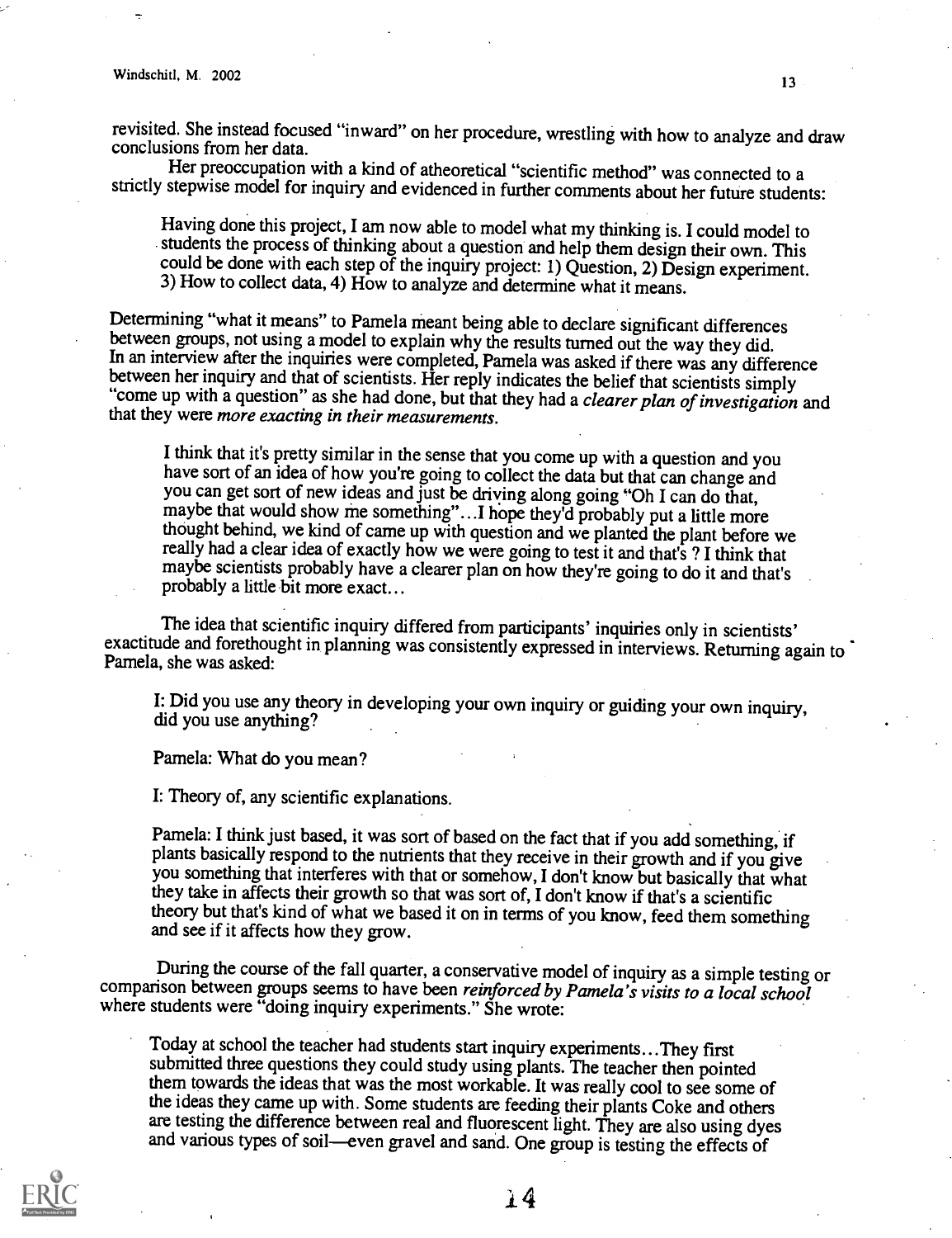music on plants. I was really surprised by the sophistication of their ideas—A lot of questions similar to the ones in our methods class. There was even a plant hanging upside down. It was very cool to see the inquiry method implemented.

Another participant, Joanne, was also confronted by traditional (conservative) models of inquiry in her field experiences. Joanne, however, saw an even more "reduced" model of inquiry—"cookbook" science in texts and noticed a reluctance on the part of classroom teachers to use inquiry.

I wanted to know what the library offered in the way of suggestions for inquiry projects...the books they do have just give step-by-step instructions of what to do, what you should see, what the intended (correct) results mean. None of them are guides to inquiry projects. It bothers me that these books present science as a recipe for which correct results are expected. I asked the seventh grade teacher if they do any inquiry projects. She said that she used to spend some time on "kitchen science" but since the state mandates and district curriculum guidelines went into effect, she had no time for this. The teacher did hand out instructions for students to grow salt or sugar crystals.

In spite of this, even while participants understood the limitations of "cookbook" experiences for students, they continued to construct only a "marginally more authentic" inquiry model in their own investigations.

#### Supporting Future Students with Inquiry

 $\overline{\phantom{a}}$ 

Another theme that emerged from the data was a relationship between participants' ongoing struggles with their own investigations and the emergence of a classroom model of inquiry that focused on the need to "help" their own students engage in such an enterprise. Participants identified these general strategies for instructional support (ranging frommore teacher-controlled to more student-centered):

1) providing direct instruction on procedures and skills used in inquiry (but interestingly, not on background content or the use of guiding theory),

2) adding more structure to the inquiry process (giving students a highly restricted number of topical options to choose from in designing their inquiry, fashioning research questions for them, requiring student proposals and approval by the teacher), and

3) using scaffolding techniques centered on sense-making activities by students and the use of peer dialogue as a way to learn.

Most participants mentioned at least two of these three general strategies.

An example of the relationship between participants experiencing challenges in their own inquiry and their subsequent re-vision of classroom inquiry is demonstrated by Amanda. Amanda had teamed with Pamela to do the plant experiments with the various cleaning solutions (mentioned previously). As Amanda, over time, felt increasingly challenged by her inquiry, she correspondingly wrote about more and more control being needed by a classroom teacher over such a process. She began by suggesting ways she might scaffold students' understanding of data collection and analysis:

What type of qualitative data could we collect? What observations would prove useful? Similarly, what quantitative data would help us discern if the chemicals had an effect on the plants? This seems an area that a teacher could scaffold students through. If I wanted to help my students discover what data is relevant data, we could work on some sample problems in class. I could describe an experiment to my students and we could discuss what data answered the question being asked. For instance, if an experiment was designed to answer the question on whether light affects plant growth, does data collected on the soil pH answer the question being asked? This type of activity seems an excellent opportunity for discussion in a group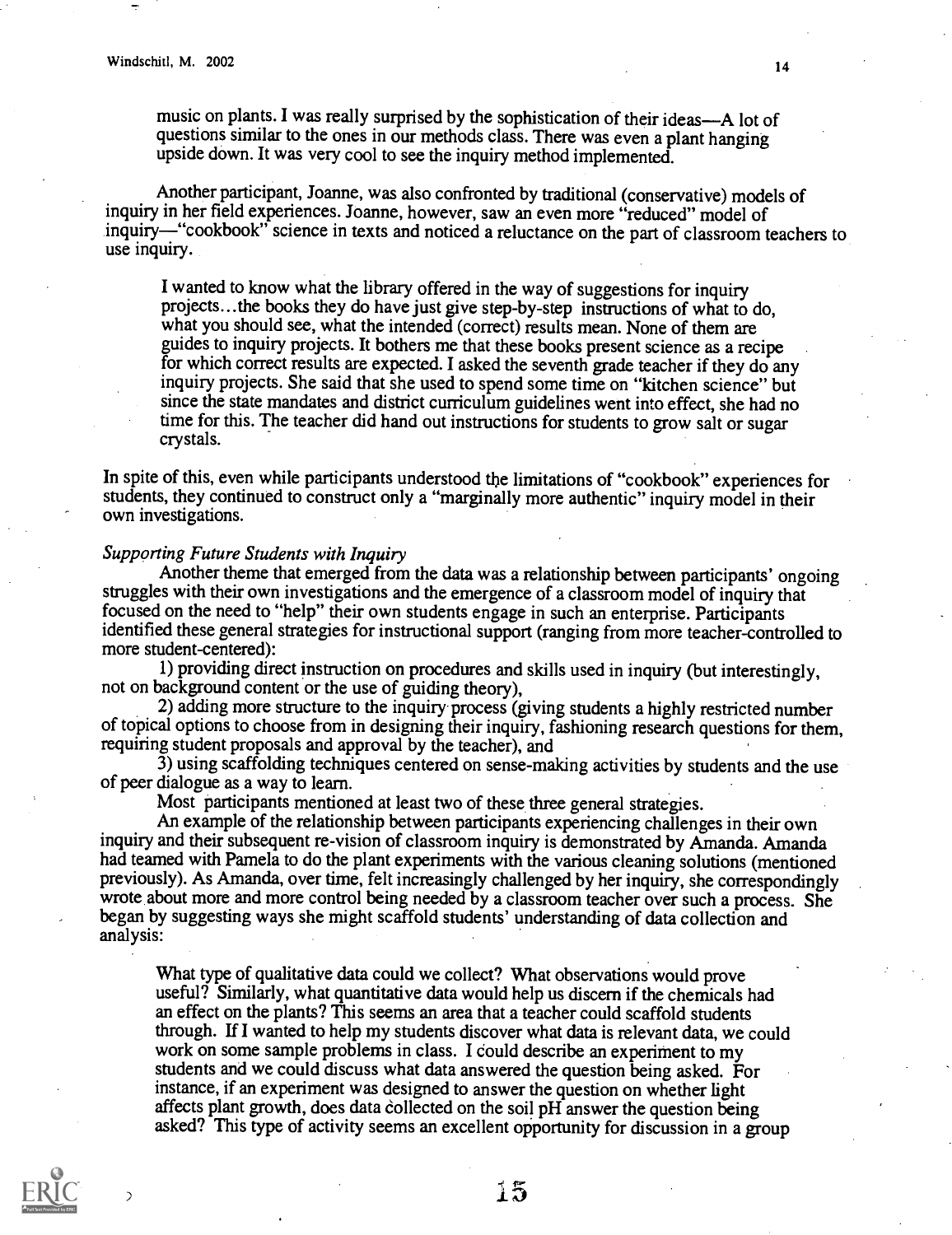setting. Similarly, I could sit down with each group of students conducting independent inquiry and we could discuss what type of data they were collecting and I would have each group defend to me how the data will answer their question.

After completing the second week of her own inquiry, however, Amanda began expressing concern about her ability to use inquiry in her classroom.

I've been thinking a lot about independent inquiry and its feasibility in the classroom lately. I mentioned in a previous entry that students might have difficulty figuring out what data answers their questions, but I'm beginning to wonder about other areas of difficulty. I'm beginning to realize how easy it is for students to quickly become lost in science.

I wonder if all the areas of independent inquiry might cause trouble for students. I'm not trying to sound as if I don't want to do independent inquiry, because I most certainly do. What I'm wondering, is for my students, particularly in the middle school, if all areas might be problems? For instance, I see students having difficulty deciding what question to ask. Then forming a hypothesis relevant to the question, then deciding what type of data to collect, collecting data, avoiding confounds, analyzing data, etc. Would it really be feasible for a teacher to work closely with each group with a group of students to help them through each step?

I suppose I could have students turn in periodic write-ups of where they are in their experiments and I could gauge how they're doing from that, but I think it would be more beneficial for me to work individually with each group of students. Time constraints seem to make this difficult. I know I could scaffold students through asking questions and collecting data in general, but I'm not sure if middle school students would be able to make the connections.

Soon, Amanda began to *combine scaffolding with techniques of control*—a narrowing down of options to keep students from getting overwhelmed.

... I think the best way to do something like this with middle school students is to limit the number of topics they can conduct inquiry on, or to choose one topic for the students to conduct an experiment on. Then, we could as a class brainstorm a list of questions that could possibly be asked about the chosen topic. Then, once an approved list is established, the students could choose a question from the list and would then have to check their hypothesis with me. From here students would still design their own ways to collect data, but guidance seems to be the key with students, particularly middle school students.

The key, I've realized is just to not allow students too much lee-way so they don't get lost.

Not only does the project itself take time, but it also takes time to guide students through their thinking. It is becoming more and more clear to me that students cannot just be left alone to their own investigations, as we were. That would just be too frustrating to them, particularly in the middle school. I know that I will need to serve as a sort of tour guide for my students' projects.

Finally, Amanda differentiated "inquiry projects" from "inquiry activities" as a way to reduce the complexity of classroom inquiry for her and her students:

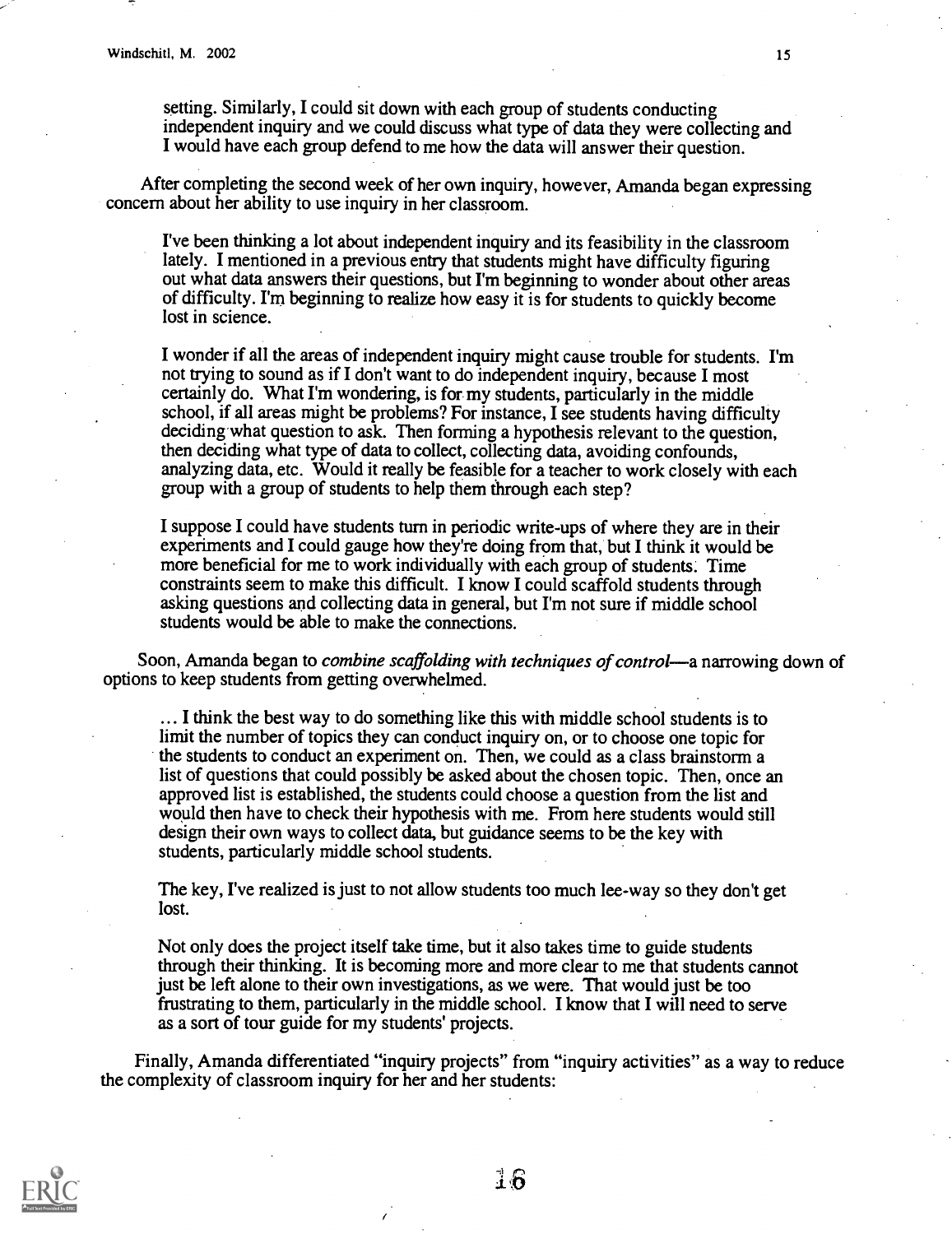I think the way to successfully incorporate this type of inquiry is not to teach major material this way, but rather through inquiry activities (activities that can be started and finished in a day or two). Inquiry projects that are lengthy and ongoing should be used to reinforce ideas or test students thinking.

Another participant, Joanne (who conducted an inquiry on the effects of cigarette smoke on plant growth), wrote about "narrowing down options" for her students, but she also emphasized peer support. She connected many of her own experiences with her peers in the methods class, with middle school students being helped by their classmates.

I'm glad I got the chance to discuss my project with my peers. It really got me thinking about my methods and choices I have made so far. Students should definitely have the opportunity to discuss inquiry projects with their peers or with a teacher.

Keep it simple. An inquiry project shouldn't be a big hassle to the student. Otherwise they'll learn more about the trials of science rather than the rewards. My peers first pointed this out so it seems that peer discussion and teacher discussion are essential to inquiry for students to succeed. Talking to others can help the researcher see flaws or hardships ahead of time.

I keep going back to the idea of peer review, consultations with the teacher, and scaffolding. I think support from peers and from a teacher would not only thwart apparatus problems and the like, but it would also keep their spirits up in the face of difficulty. My inquiry project has definitely had its ups and downs. Since we didn't discuss our inquiry projects for decent chunk of time in class, and since I don't have a partner, I didn't have much support...Budding scientists may need more support.

In addition to working with peers, Joanne included strategies for narrowing down options for students.

If I choose to do inquiry, I think I want to work closely with them to guide them as far as set up, materials, methods, etc. This is especially crucial with younger students.

Here's my scheme: Center the inquiry around a specific topic that students could ask a lot of testable questions about. I could lead them to ask testable questions based on activities similar to the ones we came up with in our outline for today's class. As I keep mentioning, teacher review and peer review should be implemented to be sure the questions and proposals for projects really are testable. Discussion all along the ride of inquiry is essential.

In her reflections, she recognized as other participants did, how complex her inquiry project was becoming. She considered ways to help students through the process as did Amanda, but in her future classroom she envisioned her scaffolding primarily to be students helping and being helped by peers.

#### Part II

#### Using Inquiry During Student Teaching

This section attempts to answer the question: What conceptions and investigative experiences are linked with pre-service teachers' use of inquiry in the classroom? In two studies using the same investigative approach, Windschitl (2001; in press) found that of all participants, those with previous significant long-term research experiences were the most likely to use various forms of inquiry in their classrooms. By contrast, those with little or no research experiences tended to employ demonstration, confirmatory laboratory activities, and direct instruction as their main modes

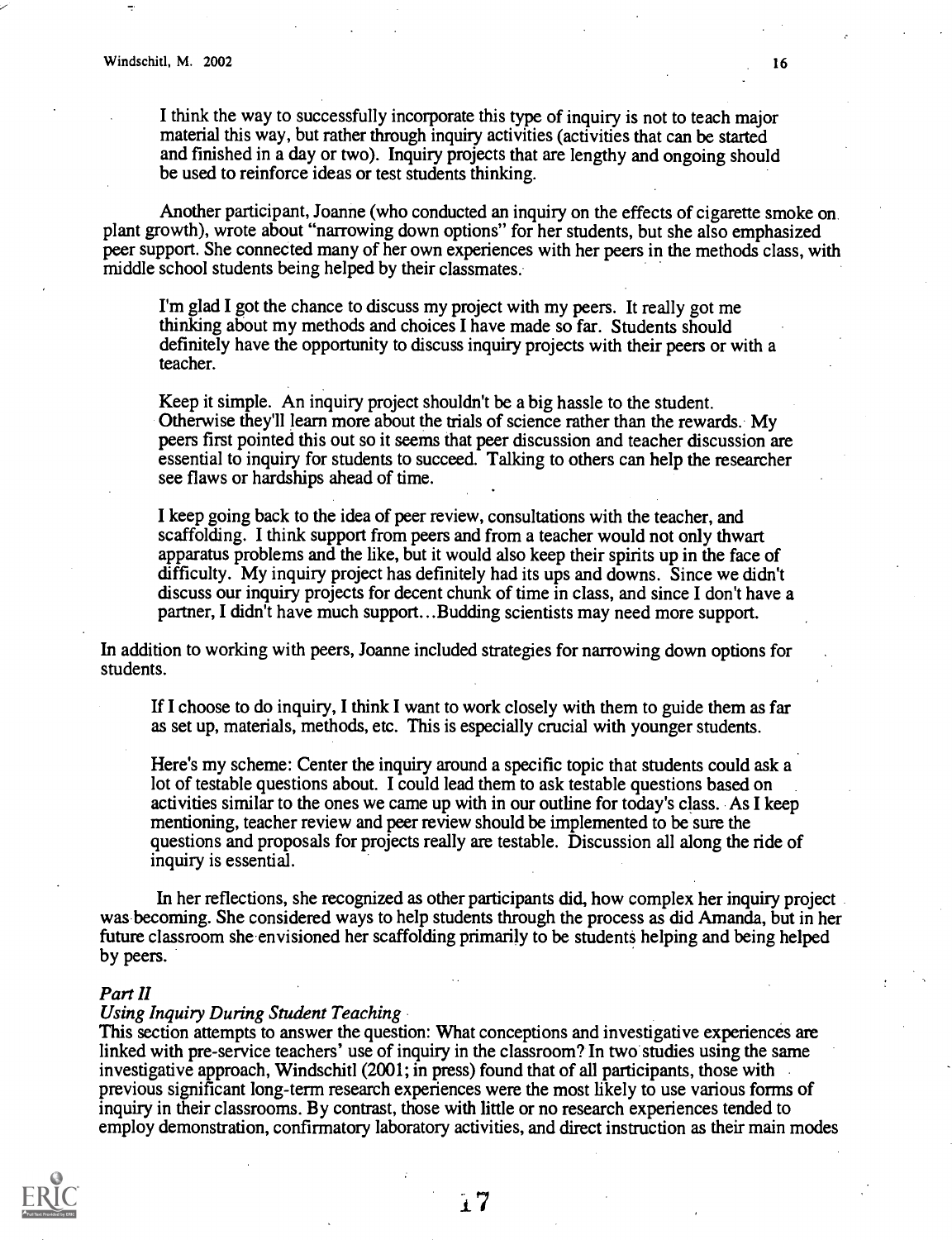|                                 |             | Previous research/inquiry experience<br>Received NSF fellowship in pharmacology. As                                                                                                                    | Undergrad<br>credits in<br>sciences<br>60 graduate | Most frequent modes of instruction during<br>subsequent 9-week teaching assignments<br>Taught 10 <sup>th</sup> grade biology. Used discovery activities                                                                                                                           |                     |  |
|---------------------------------|-------------|--------------------------------------------------------------------------------------------------------------------------------------------------------------------------------------------------------|----------------------------------------------------|-----------------------------------------------------------------------------------------------------------------------------------------------------------------------------------------------------------------------------------------------------------------------------------|---------------------|--|
|                                 | David       | Ph.D. student did several studies himself that were<br>eventually published.                                                                                                                           | credits in<br>Ph.D.<br>program                     | regularly. Used guided inquiry, asking students<br>"Does saliva break down starches into sugars?"                                                                                                                                                                                 | Greater             |  |
|                                 | Gina        | Two research studies as undergrad in Indonesia on<br>primate behavior. Developed questions, designed<br>and carried out studies.                                                                       | 145                                                | Taught AP biology. Required curriculum left little<br>room for inquiry. Did use several discovery<br>activities and confirmation labs.                                                                                                                                            |                     |  |
|                                 | Assan       | As undergrad did study of color vision and motion<br>detection in invertebrates. Developed questions,<br>designed and carried out studies. Also an assistant<br>in immunology lab as an undergraduate. | 165                                                | Taught 9 <sup>th</sup> grade biology. Used open and guided<br>inquiry extensively. Example: Had students use<br>models of humans skulls to hypothesize<br>evolutionary patterns.                                                                                                  | Use of Inquiry      |  |
| Significant Research Experience | Bill        | 3-quarter undergraduate research project on<br>underwater landslides. Developed questions,<br>designed and carried out one study.                                                                      | 127                                                | Taught 8 <sup>th</sup> grade earth science. Used confirmation<br>labs regularly. Used open-ended activity<br>once—requiring students to build a machine<br>showing transfer of energy.                                                                                            |                     |  |
|                                 | Amanda      | As undergrad did quarter-long study of frog<br>behavior at local zoo. Developed questions,<br>designed and carried out studies.                                                                        | 115                                                | Taught 10 <sup>th</sup> grade biology. Used guided inquiry<br>extensively. Example: When studying cohesion<br>forces started with structured inquiry then allowed<br>students to change a variable of their choosing and<br>complete the study themselves.                        |                     |  |
|                                 | Joanne      | Interned in a microbiology lab. Did problem-<br>solving to complete an assay of bacterial DNA.<br>Did open-ended inquiry on soil samples for an<br>undergraduate chemistry class.                      | 108                                                | Taught 7 <sup>th</sup> grade life science and 8 <sup>th</sup> grade physical<br>science. Used guided inquiry extensively.<br>Example: What causes bouncy-ness of different<br>kinds of balls? Conducted unit on science inquiry.<br>Did various activities on hypothesis-forming. | へへへ<br>č            |  |
| Some                            | Pamela      | Limited involvement in psychology research<br>program. No other research/inquiry experiences.                                                                                                          | 83                                                 | Taught 10 <sup>th</sup> grade biology. Used guided inquiry<br>once in osmosis experiment.                                                                                                                                                                                         |                     |  |
|                                 | Marcus      | Worked as an assistant in immunology lab. Did<br>not conduct research independently. Developed<br>"techniques" usable in industrial settings.                                                          | 110                                                | Taught 9 <sup>4</sup> grade physical science. Used guided<br>inquiry once.                                                                                                                                                                                                        |                     |  |
|                                 | Shellie     | Did undergrad. biology research with four other<br>students examining coastal pollution. Did not<br>collect data first hand.                                                                           | 131                                                | Taught 10 <sup>th</sup> grade biology and 9 <sup>th</sup> grade general<br>science. Used structured inquiry twice. Used<br>some discovery activities. Students in general<br>science class asked to assemble toy that<br>demonstrated physics principles.                         | Little or<br>No Use |  |
|                                 | Bria        | Brief experience at archeological dig. No other<br>research experiences.                                                                                                                               | 109                                                | Taught 9 <sup>th</sup> grade physical science. Did several<br>discovery activities. Example: How density of water<br>changes due to temperature changes. No forms of<br>inquiry used.                                                                                             | of Inquiry          |  |
| Little or No<br>Experience      | Jenelle     | Limited work with chemistry professor in<br>molecular modeling on computer.                                                                                                                            | 100                                                | Taught 11 <sup>th</sup> grade chemistry. Confirmation labs<br>intended to lead to an understanding of chemical<br>formulae.                                                                                                                                                       |                     |  |
|                                 | <b>Nick</b> | Was a lab technician in pediatrics department                                                                                                                                                          | 84                                                 | Taught 10 <sup>th</sup> grade biology. Used lecture and<br>worksheets almost exclusively. No inquiry used<br>in any form.                                                                                                                                                         |                     |  |

Figure 2. Previous research experiences, credits in undergraduate science, and use of inquiry during student teaching.

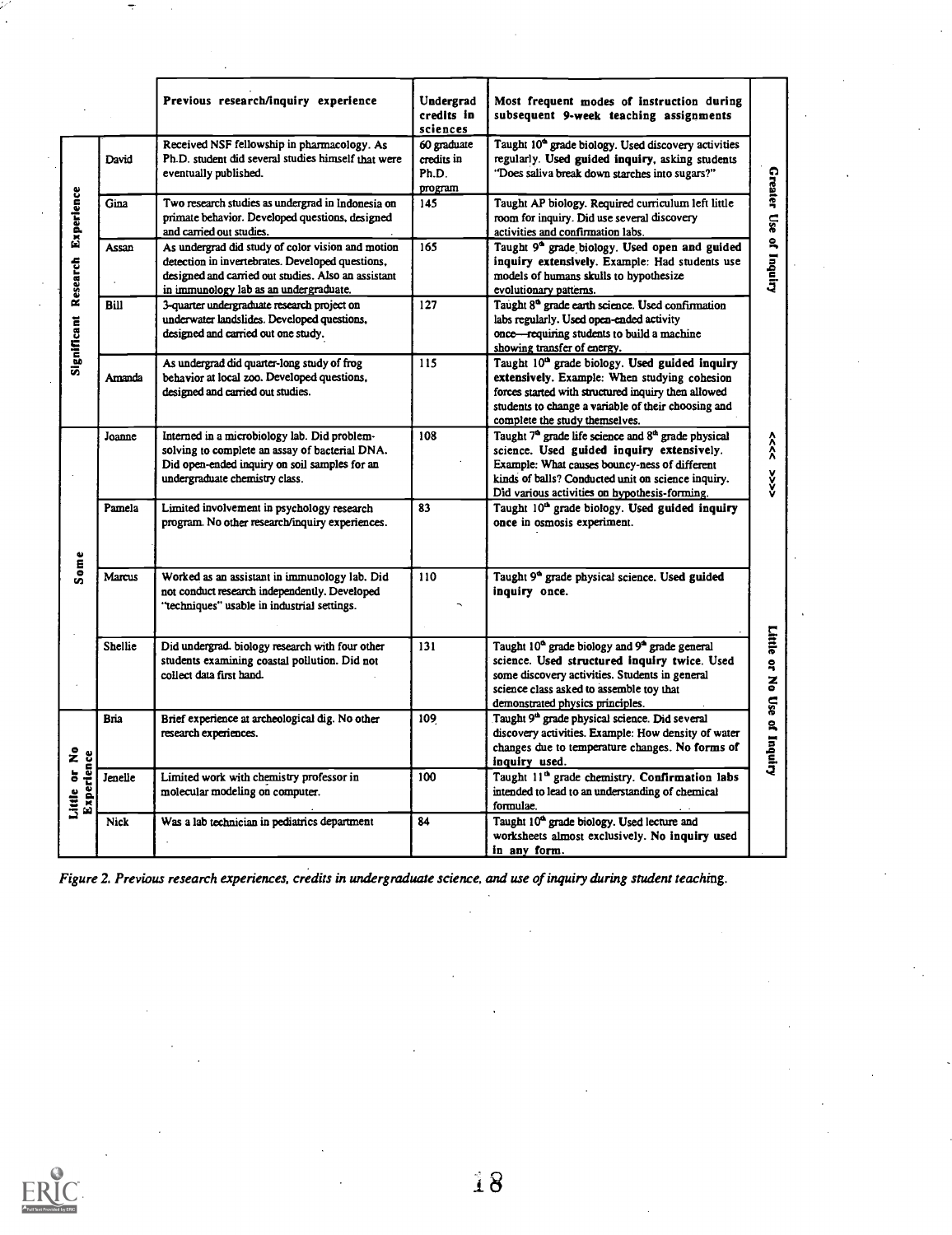of instruction. Because of the limited number of participants in previous studies in this series, data from this third cohort will be used to confirm these trends (the three studies have a total of 30 participants).

Data from the current study has indeed demonstrated that research experiences is linked with the use of inquiry activities in the classrooms. Figure 2 shows, for example, that David, who had done several research studies of his own, used guided inquiry in asking his students to design and complete an investigation on the question "Does saliva break down starches into sugars?" Likewise, Amanda, who as an undergraduate had done a quarter-long study of frog behavior at a local zoo used guided inquiry in her classroom. In fact, she scaffolded inquiry skills by guiding her students through a whole class inquiry of cohesion forces, then had them select a variable to change and conduct the resulting study on their own. Similar positive links between previous research experiences and use of classroom inquiry were found for Assan. By contrast, those that had little or no research experience (Nick, Jenelle, Bria) used occasional discovery activities or confirmation labs, but did not use any forms of inquiry.

One notable "outlier" in this data was Joanne, who had limited research experience, but who used guided inquiry extensively in her classroom. She, for example, had students design investigations of what caused "bouncyness" in balls. She also conducted a whole unit on inquiry and did various activities in hypothesis-formation. An informal follow-up interview was conducted with Joanne to better understand this connection between research experiences and her classroom use of inquiry. During this interview, she related that her "mentor" at an immunology laboratory had asked her to solve a series of problems in completing as assay of bacterial DNA. This type of experience as a "technical assistant" of scientists has not been as closely linked with participants' use of inquiry in the classroom. However, Joanne went on to say that "this whole thing [her laboratory experience] showed me how science was a process and not just a collection of facts." She made connections between the passion for science she developed, her own lack of opportunity to do inquiry in her K-12 career, and her desire to help her own students experience inquiry:

Personally, real experimentation through research taught me a lot about this aspect of the scientific process. I guess I learned (or was supposed to learn) about scientific thinking in constructed recipe-type lab experiments in high school and college, but it was not until I did the actual tinkering myself, that I found myself really thinking about science. Really wondering. Since I didn't have the opportunity to experiment (answer my own questions) in my secondary science experience, I want to give my students the opportunity.

For Joanne, this peripheral participation in research (the kind which has not helped other participants come to see science as a process, nor had been linked with eventual uses of classroom inquiry) had transformed her thinking about science and what it could mean to young learners. This suggests that a key factor in research/inquiry experiences for pre-service teachers is not that which only immerses them as legitimate participants in authentic investigative experiences, but that also serves to help them conceptualize science as a way of knowing the world rather than as a canon of content.

#### Discussion/Conclusions

Data analysis is ongoing in this project, however, the following tentative summations are offered. Inquiry, as previously described, has a multitude of meanings, depending upon, among other things, the situation in which it is used and its construal with regard to available cultural models. In the case of our own methods class, "science inquiry" was taken to be more than "posing and finding the answer to a question"; there were more implicit rules that seem to define inquiry and to have guided the conduct and reflections of participants in the study. Some of these rules were *congruent with a limited view of science inquiry*:

- there is a scientific method, although it is not linear
- inquiry must be a comparison between two groups
- inquiries are synonymous with experiments

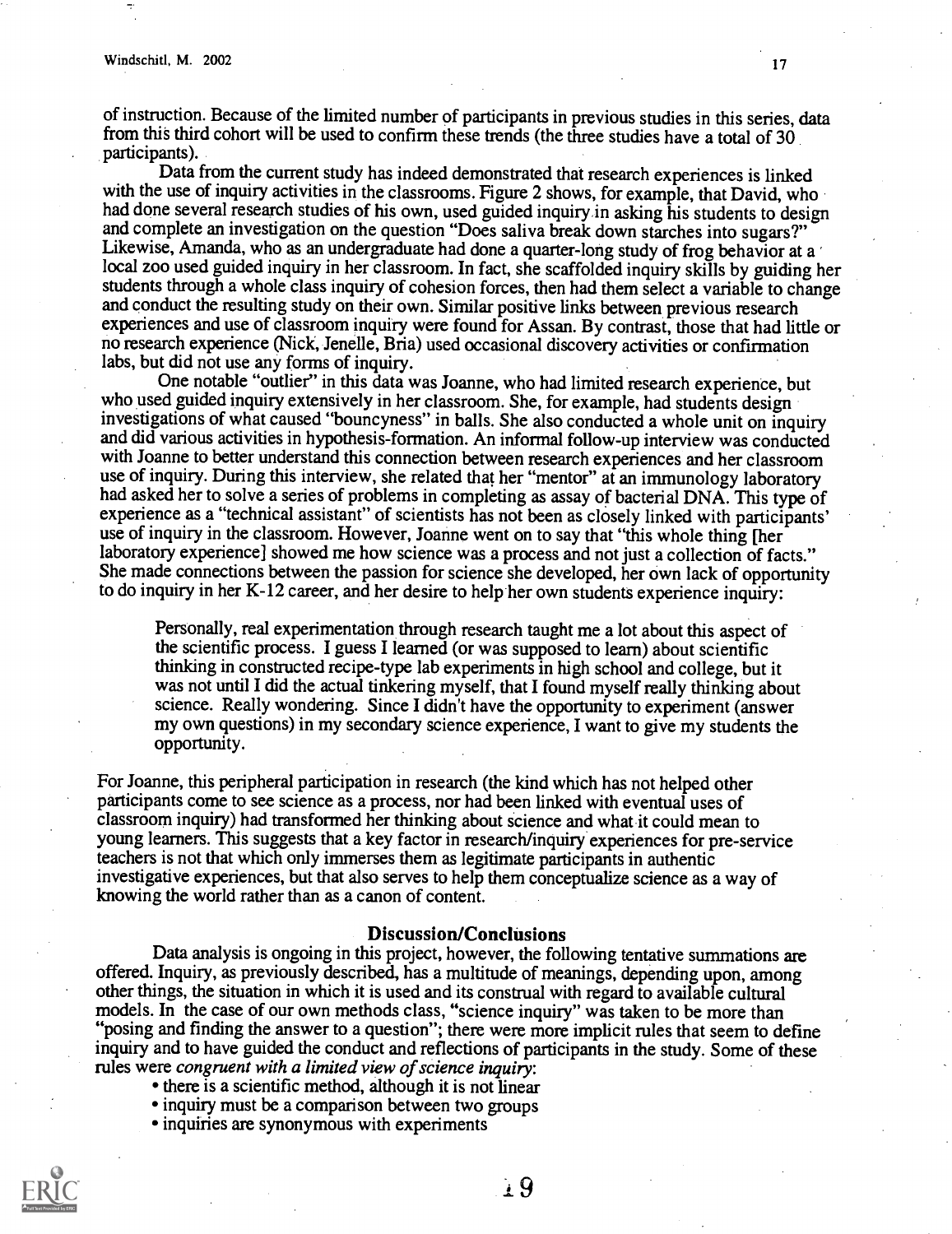Furthermore, some of the most consistently implied rules across participants were misrepresentations of some of the most fundamental aspects of scientific inquiry:

a hypothesis functions as a guess about an outcome, but is not necessarily part of a larger explanatory framework

background knowledge may be used to give you ideas about what to study, but this knowledge is not in the form of a theory, explanation, or other model

• theory is something you might use at the end of the study to help explain results

Another theme that emerged in the journals was a relationship between participants' ongoing reports of struggles with developing suitable questions, designing investigations, and analyzing and making sense of the data, and, the emergence of a classroom model of inquiry that emphasized the need to "help" their own students engage in this enterprise. Participants identified these general strategies for instructional support (most participants mentioned at least two of these three general strategies):

1) direct instruction on aspects of inquiry (but interestingly, not on background content or the use of guiding theory),

2) adding more structure to the inquiry process (giving students a highly restricted numbers of topical options to choose from in designing their inquiry, fashioning research questions for them, requiring student proposals and approval by the teacher), and,

3) using scaffolding techniques centered on sense-making activities by students and the use of peer dialogue as a way to learn.

Given that participants saw their own inquiry projects as difficult (especially in the initial stages of developing a question and designing a study, the two aspects of inquiry which teachers rarely allow student to engage in), it may have reinforced the desire for a highly-structured version of the scientific method for use in the classroom. Using a highly-structured, highly-simplified sequence of events for their classrooms seemed appealing to several participants, who at the same time acknowledged the complexity of authentic investigations. For the beginning teacher, it may seem daunting to face 30 students, each pursuing different inquiry projects, unique approaches to collecting data, and novel ways of connecting their hypotheses, data, and conclusions.

The notions of a "scientific method" and an atheoretical approach to inquiry was reinforced not only by their own inquiry experiences, but also by what they saw in schools. Library resources (and at least one cooperating teacher) referred to confirmatory laboratory exercises as "the scientific method." Actual experiments done by students, which were not based on any explanatory model but rather were comparison between arbitrarily designed groups of plants, also served to reinforce a "science fair" notion of inquiry for one of the participants. Given the widespread (and misplaced) faith in "The Scientific Method" and its pervasive presence in texts, in teacher talk, and in classroom instructional design, it may be reasonably assumed that participants in this study had their thinking influenced by this caricature of authentic scientific investigation. Figure 3 presents a set of theoretical relationships between cultural models of "inquiry", the inquiry experiences of participants, their self-projected use of inquiry in the classroom, and their actual teaching practices.

Finally, all participants expressed enthusiasm toward their investigations. However, this excitement and the experiences with the inquiry project were not enough to compel all of these preservice teachers to use inquiry in their classrooms during student teaching. Only six of the 12 participants used some form of guided inquiry in their classrooms. As was true in the first two studies in this series, the participants with significant, long-term research experiences and science content background were more likely to use inquiry in their own classrooms. These individuals had research experiences either as undergraduates or as professionals, and in these research experiences they were all involved in developing questions, designing ways to collect data, and working toward a larger research objective.

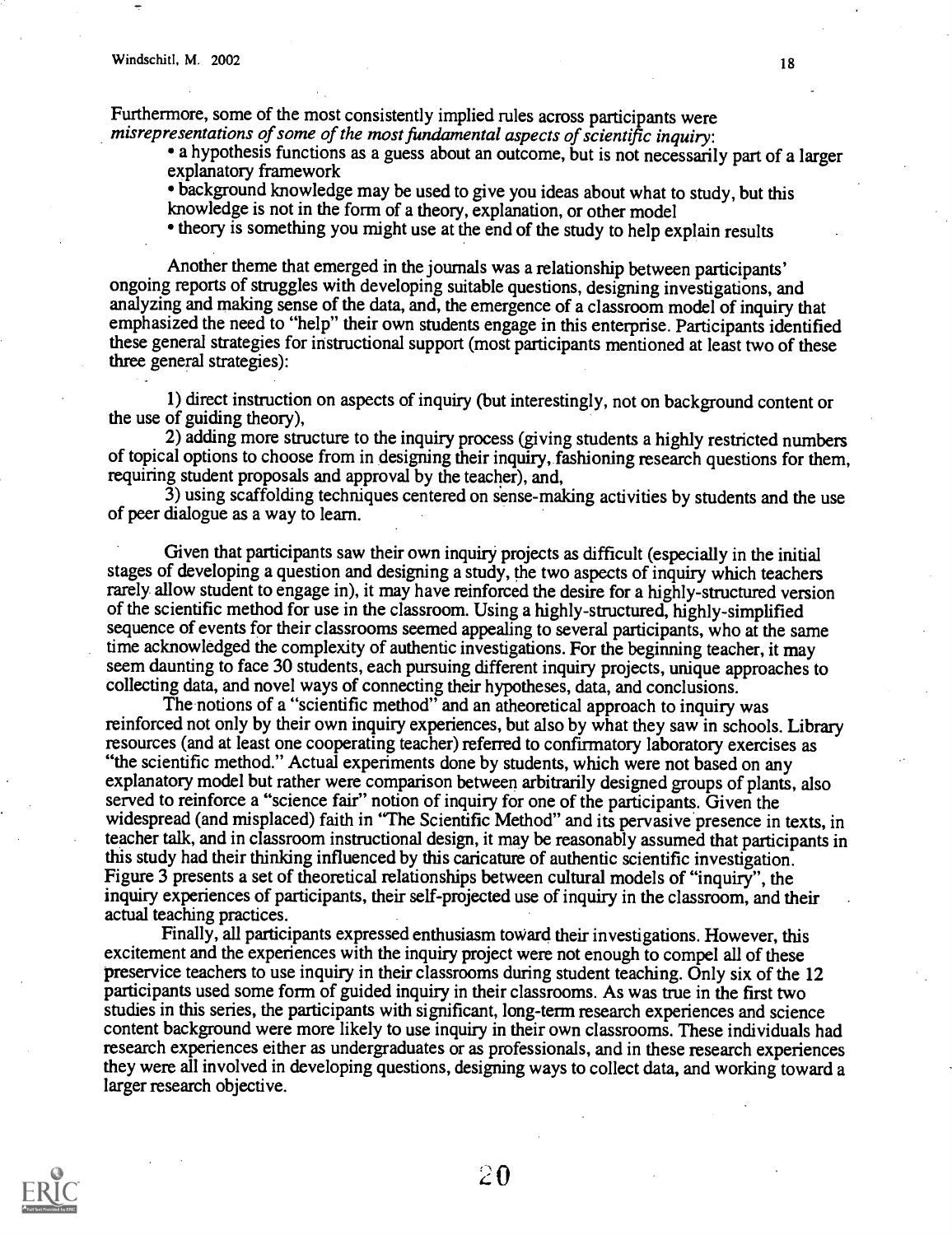

Figure 3. Theoretical relationships between cultural models of "inquiry", the inquiry experiences of participants, projected use of inquiry in the classroom, and actual practice.

Joanne, who had limited involvement on a research team and yet used inquiry in her own classroom, claimed that this limited experience with research did help her "see science as a process." This suggests that what research projects may do for prospective teachers is help them re-frame their cultural models of science from a collection of static truths to a dynamic sensemaking endeavor. Involvement in research that emphasizes the technical aspects of investigations may not be enough to transform the persistent, conservative models of "the work of science."

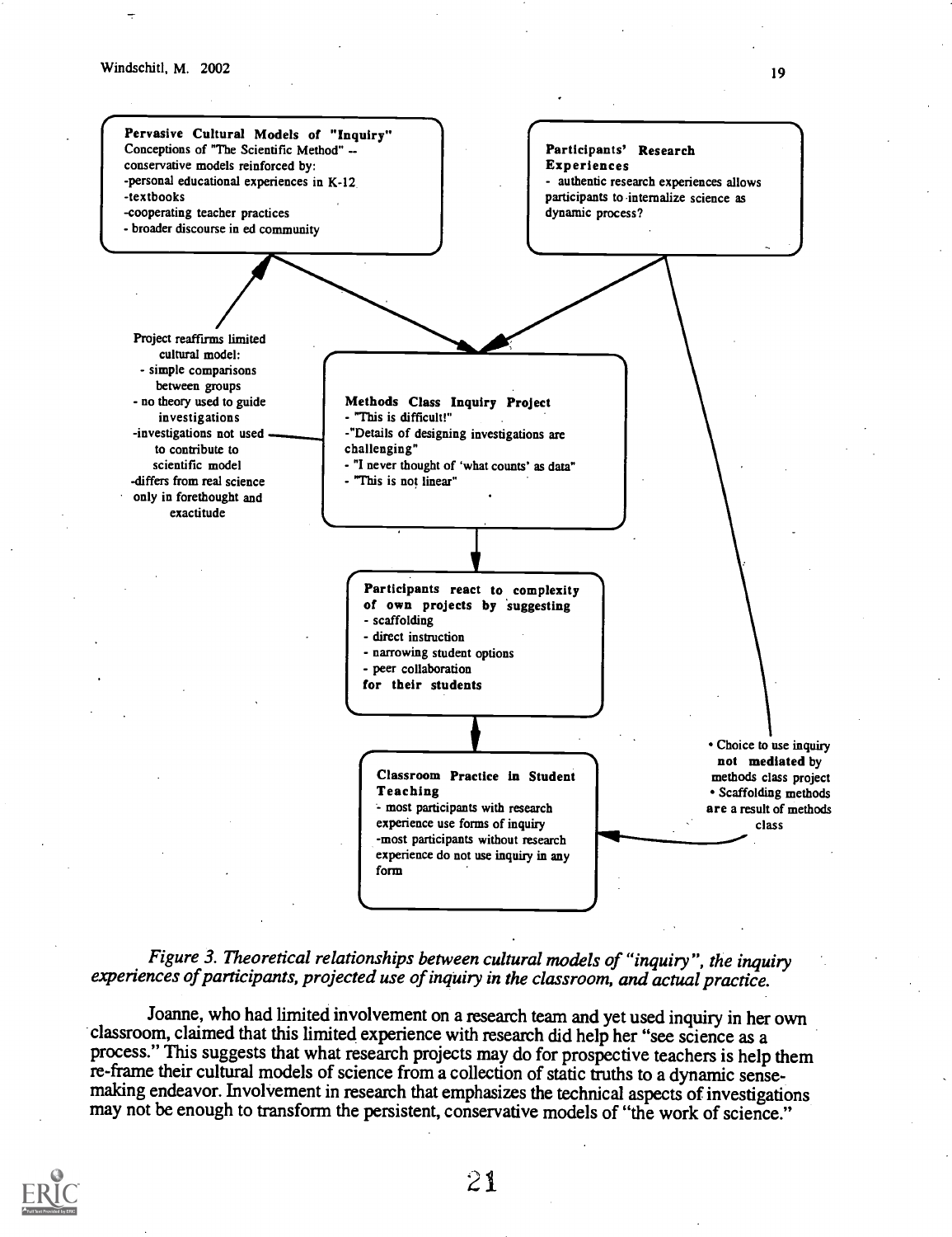Admittedly, there were limitations both to this study and to the methods class project. The , participants were obserVed in a student teaching situation, not in their own classrooms as first year teachers. It is reasonable to assume that their cooperating teachers had curricula that they preferred their student teachers work with, and that they had some influence on how the participants taught. There is data to support this. Another limitation is that the methods class experience did not include explicit challenges to any participants' views of inquiry or to the conduct of their investigations. Making student teachers' beliefs and conceptions clear to themselves as well as to others may be a necessary first step in re-framing unsophisticated perceptions of science inquiry. Knowing, then, how potentially powerful inquiry experiences can be, it suggests that teacher education programs should promote some authentic science research experiences either in conjunction with methods classes or within other areas of the preservice program. Other studies are necessary to determine whether and how such programmatic efforts will affect teacher practice.

### References

Abd-El-Khalick, F. & BouJaoude, S. (1997). An exploratory study of the knowledge base for science teaching. Journal of Research in Science Teaching, 34, 673-699.

Alters, B. (1997). Whose nature of science? Journal of Research in Science Teaching, 34 (1), 39-55.

American Association for the Advancement of Science. (1990). Science for all Americans. New York: Oxford University Press.

Anglin, J. M. (1977). Word, object, and conceptual development. New York: Norton.

Blumenfeld, P., Krajcik, J., Marx, R., & Soloway, E. (1994). Lessons learned: A collaborative model for helping teachers learn project-based instruction. Elementary School Journal, 94, 539-551.

Bowen, G. M. & Roth, W. M. (1998, April) Isolation of variables and enculturation to a reductionist epistemology during ecology lectures. Paper presented at the Annual Conference of The American Educational Research Association, San Diego, CA.

Carnes, G. N. (March, 1997). Teacher conceptions of inquiry and related teaching practices. Paper presented at the annual meeting for the National Association of Research in Science Teaching, Chicago, IL.

Crawford, B. A. (1998, April). Creating and sustaining an inquiry-based classroom: A different view of teachers' work. Paper presented at the annual meeting for the National Association of Research in Science Teaching, San Diego, CA.

D'Andrade, R. & Strauss, C. (1992). Human motives and cultural models. Cambridge: Cambridge University Press.

D<sup>7</sup> Andrade, R. (1995). The development of cognitive anthropology. Cambridge: Cambridge University Press.

Duranti, A. & Goodwin, C. (1992). Re-thinking context: Language as an interactive phenomenon. Cambridge: Cambridge University Press.

Feiman-Nemser, S. & Buchmann, M. (1985). Pitfalls of experience in teacher preparation. Teachers College Record, 87, 53-65.

Flick, L. B. (1995). Navigating a sea of ideas: Teachers and students negotiate a course toward mutual relevance. Journal of Research in Science Teaching, 32, 1065-1082.

Fradd, S. H. & Lee, 0. (1999). Teachers' roles in promoting science inquiry with students from diverse language backgrounds. Educational Researcher, 28(6), 14-20.

Gee, J. (1999). Introduction to discourse analysis. London: Routledge.

Grossman, P., Wilson, S., & Shulman, L. (1989). Teachers of substance: Subject matter knowledge for teaching. In M. Reynolds (Ed.), Knowledge base for the beginning teacher, (pp. 23- 34). Oxford: Pergamon Press.

Gumperz , J. J. & Levinson, S. C. (1996). Re-thinking linguistic relativity. Cambridge: Cambridge University Press.

Hanks, W. F. (1996). Language and communicative practices. Boulder, CO: WestView Press.

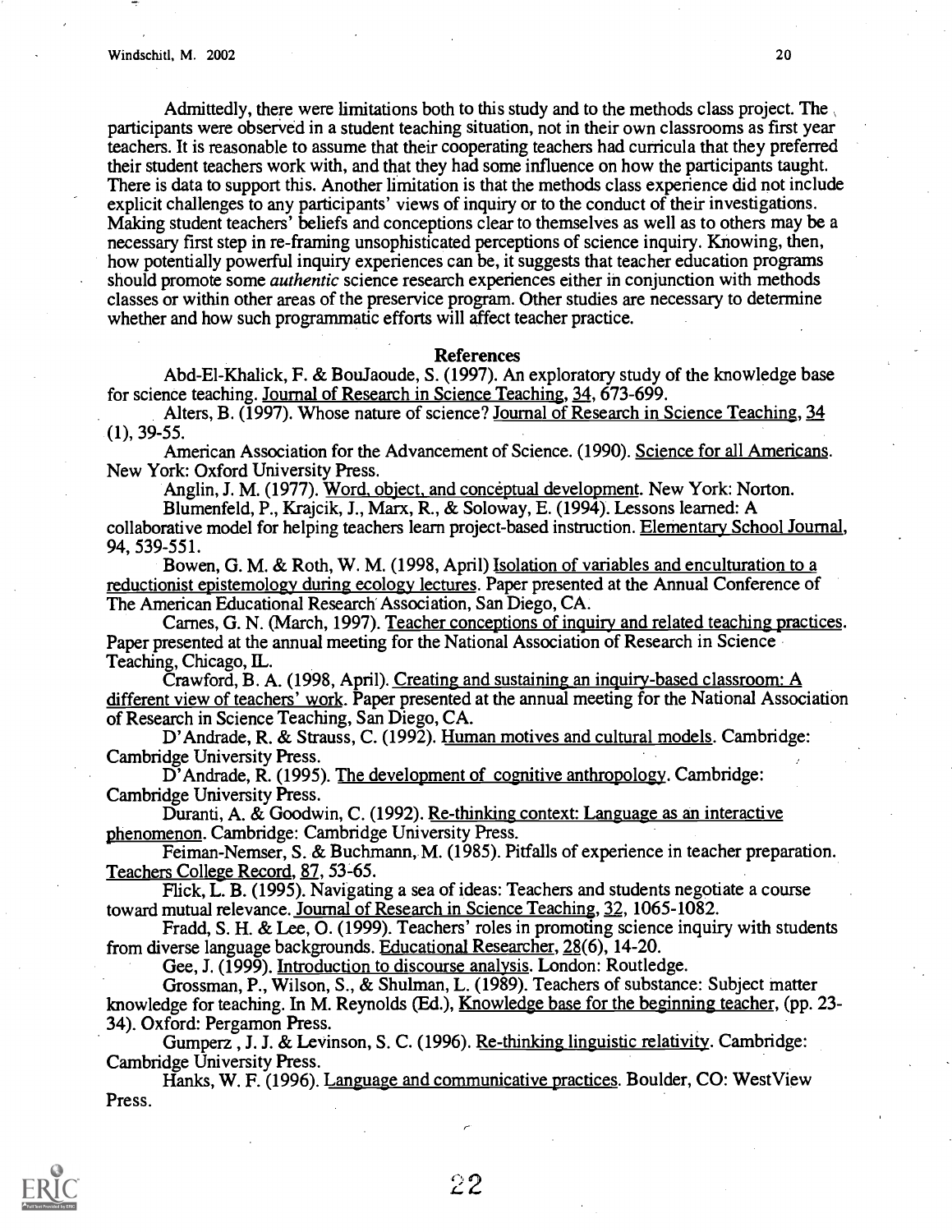Hodson, D. (1988). Toward a philosophically more valid science curriculum. Science Education, 72, 19-40.

Holland, D. & Quinn, N. (1987). Cultural models in language and thought. Cambridge: Cambridge University Press.

Jorgeston, M. (1994). Contrasts and similarities in case studies of teacher reflection and change. Curriculum Inquiry, 24, (1), 9-26.

Keil, F. (1979). Semantic and conceptual development. Cambridge Mass: Harvard University Press.

Keil, F. (1989). Concepts, kinds, and cognitive development. Cambridge Mass: MIT Press.

Kennison, C. (1990). Enhancing teachers' professional learning: Relationships between school culture and elementary school teachers' beliefs, images and ways of knowing. Unpublished specialist thesis, Florida State University, 1990.

Latour, B. (1987). Science in action. Cambridge MA: Harvard University Press.

Lederman, N. G. (1992). Students' and teachers' conceptions about the nature of science: A review of the research. Journal of Research in Science Teaching, 29, 331-359.

McGinn, M. & Roth, W-M. (1999). Preparing students for competent scientific practice: Implications of recent research in science and technology studies. Educational Researcher, 28 (3), 14-24.

Miles, M. & Huberman, A. (1994). Qualitative data analysis. Beverly Hills, CA: Sage. National Committee on Science Education Siandards and Assessment. (1996).

National Research Council. (1996). National Science Education Standards. Washington, DC: National Academy Press.

National Research Council. (2000). Inquiry and the National Science Education Standards. Washington, DC: National Academy Press.

National Science Teachers Association. (1995). Scope. sequence, and coordination of secondary school science (Vol. II). Washington, DC.

Pomeroy, D. (1993). Implications of teachers' beliefs about the nature of science: Comparisons of scientists, secondary science teachers, and elementary teachers. Science Education, 77, 261-278.

Roth, W. M. (1999). Scientific research expertise from middle school to professional practice. Paper presented at the Annual Meeting of the American Educational Research Association, Montreal, Quebec.

Russell, T. (1993). Learning to teach science: Constructivism, reflection, and learning from experience. In Tobin, K. (Ed.), The practice of constructivism. (pp. 247-258). Hillsdale, N J: Lawrence Erlbaum Associates.

Schon, D. (1983). The reflective practitioner: how professionals think in action. New York : Basic Books.

Schwab, J. (1978). Education and the structure of the disciplines. In I. Westbury & N. J. Wilkof (Eds.), Science, curriculum, and liberal education (pp. 229-272). Chicago: University of Chicago Press. (Original work published in 1961).

Shapiro, B. (1996). A case study of change in elementary student teacher thinking during an independent investigation in science: Learning about the "Face of science that does not yet know." Science Education, 80 (5), 535-560.

Shore, B. (1996). Culture in mind: Cognition, culture, and the problem of meaning. New York: Oxford University Press.

Tamir, P. (1983). Inquiry and the science teacher. Science Education, 67 (5), 657-672.

Tobin, K., Tippins, D., & Gallard, A. J. (1994). Research in instructional strategies for teaching science. In D. Gabel (Ed.), Handbook of research on science teaching\_and learning (pp. 43-93). New York: Macmillan.

Trumbull, D. & Kerr, P. (1993). University researchers' inchoate critiques of science teaching: Implications for the content of preservice science teacher education. Science Education,  $77, (3), 301 - 317.$ 

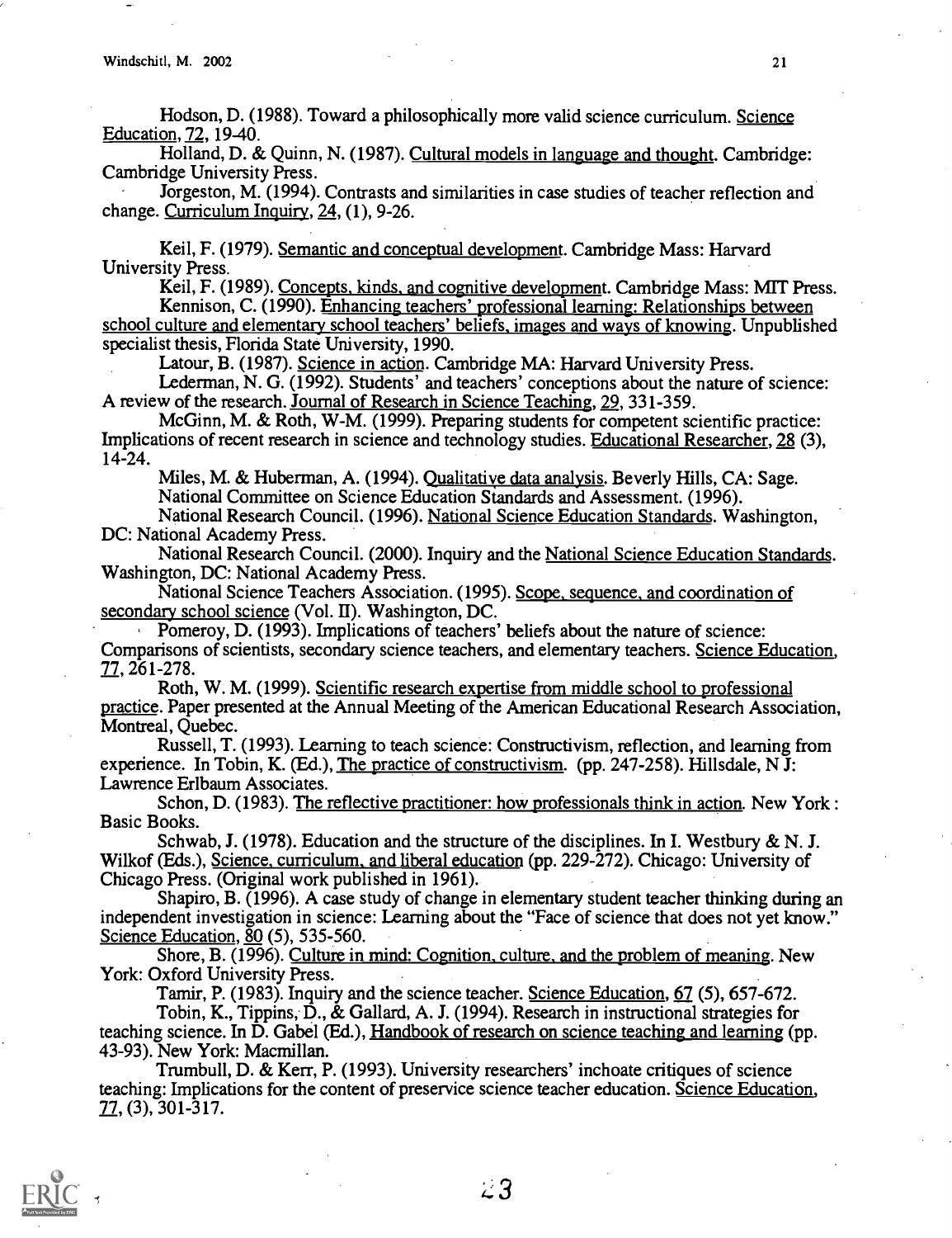US Department of Education. (1999). Student work and teacher practices in science. Washington, DC: National Center for Educational Statistics.

Valli, I. (1992). Reflective teacher education: Cases and critiques. Albany: State University of New York Press.

van Zee, E., Lay, D., & Roberts, D. (2000). Fostering collaborative research by prospective and practicing elementary and middle school teachers. Paper presented at the Annual Meeting of the American Educational Research Association, New Orleans, LA.

Welch, W., Klopfer, L., Aikenhead, G., & Robinson, J. (1981). The role of inquiry in science education: Analysis and recommendations. Science Education, 65, 33-50.

Wells, G. (1995). Language and the inquiry-oriented curriculum. Curriculum Inquiry, 25, (3), 233-269.

Windschitl, M. (2001). An analysis of preservice science teachers' independent inquiry experiences. American Educational Research Association Conference. Seattle, WA.

Windschitl, M. (in press). Inquiry projects in science teacher education: What can investigative experiences reveal about teacher thinking and eventual classroom practice? Science Education.

24

Zeichner, K. & Tabachnick, R. (1981). Are the effects of university teacher education washed out by school experience? Journal of Teacher Education, 32, 7-11.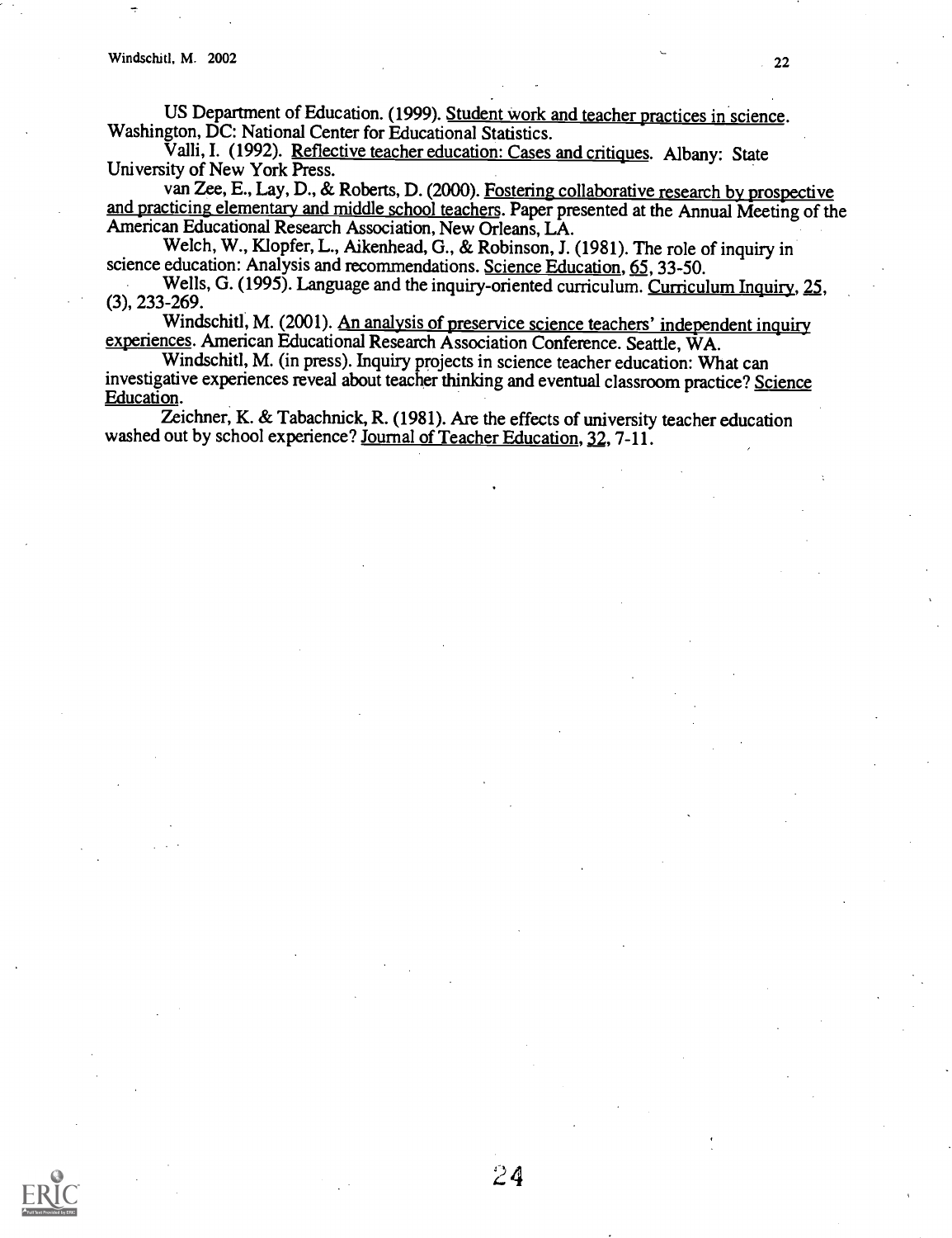### Appendix A. Field Supervisor Observation Instrument

1) Kind of instruction the TEP student employed

a) Inquiry: Inquiry is a multifaceted activity that involves making observations; posing questions; examining books and other sources of information to see what is already known; planning investigations; reviewing what is already known in light of experimental evidence; using tools to gather, analyze, and interpret data; proposing answers, explanations and predictions; and communicating the results. Inquiry requires identification of asswnptions, use of critical and logical thinking, and consideration of alternative explanations.

b) Discovery activity (brief activity to exemplify 'a scientific principle)

c) Confirmation lab

d) Laboratory skill exercise

e) Discussion

f) Lecture/direct instruction

Worksheet/ seatwork

h) Other

If some form of inquiry used, circle one variation in each of the 5 rows that best describes the student teacher's roach for each of the five "essential features"? Not all 5 of the "essential features" will be observable in a given class session, :n if they are using inquiry.

| <b>Essential Feature</b>                                                   | <b>Variations</b>                                                                                          |                                                                                  |                                                                                                     |                                                                                             |
|----------------------------------------------------------------------------|------------------------------------------------------------------------------------------------------------|----------------------------------------------------------------------------------|-----------------------------------------------------------------------------------------------------|---------------------------------------------------------------------------------------------|
| 1. Learner engages in<br>scientific oriented<br>questions.                 | Learner poses a<br>question.                                                                               | Learner selects<br>among<br>questions, poses<br>new questions.                   | Learner sharpens or<br>clarifies question<br>provided by teacher,<br>materials, or other<br>source. | Learner engages in<br>question provided<br>by<br>teacher, materials.<br>0T<br>other source. |
| 2. Learner gives<br>priority<br>to evidence in<br>responding to questions. | Learner determines<br>what<br>constitutes evidence<br>and<br>collects it.                                  | Learner directed to<br>collect certain data.                                     | Learner given data and<br>asked to analyze.                                                         | Learner given data<br>and told how to<br>analyze.                                           |
| 3. Learner formulates<br>explanations from<br>evidence.                    | Learner formulates<br>explanation after<br>summarizing<br>evidence.                                        | Learner guided in<br>process of<br>formulating<br>explanations form<br>evidence. | Learner given possible<br>ways to use evidence to<br>formulate explanation.                         | Learner provided<br>with<br>evidence.                                                       |
| 4. Learner connects<br>explanations to<br>scientific knowledge.            | I earner<br>independently<br>examines other<br><b>resources</b><br>and forms the links to<br>explanations. | Learner directed<br>toward<br>areas and sources of<br>scientific<br>knowledge.   | Learner given possible<br>connections.                                                              |                                                                                             |
| 5. Learner communicates<br>and<br>justifies explanations.                  | Learner forms<br>reasonable and<br>logical<br>argument to<br>communicate<br>explanation.                   | Learner coached in<br>development of<br>communication.                           | Learner provided broad<br>guidelines to use<br>sharpen<br>communication.                            | Learner given steps<br>and procedures for<br>communication.                                 |

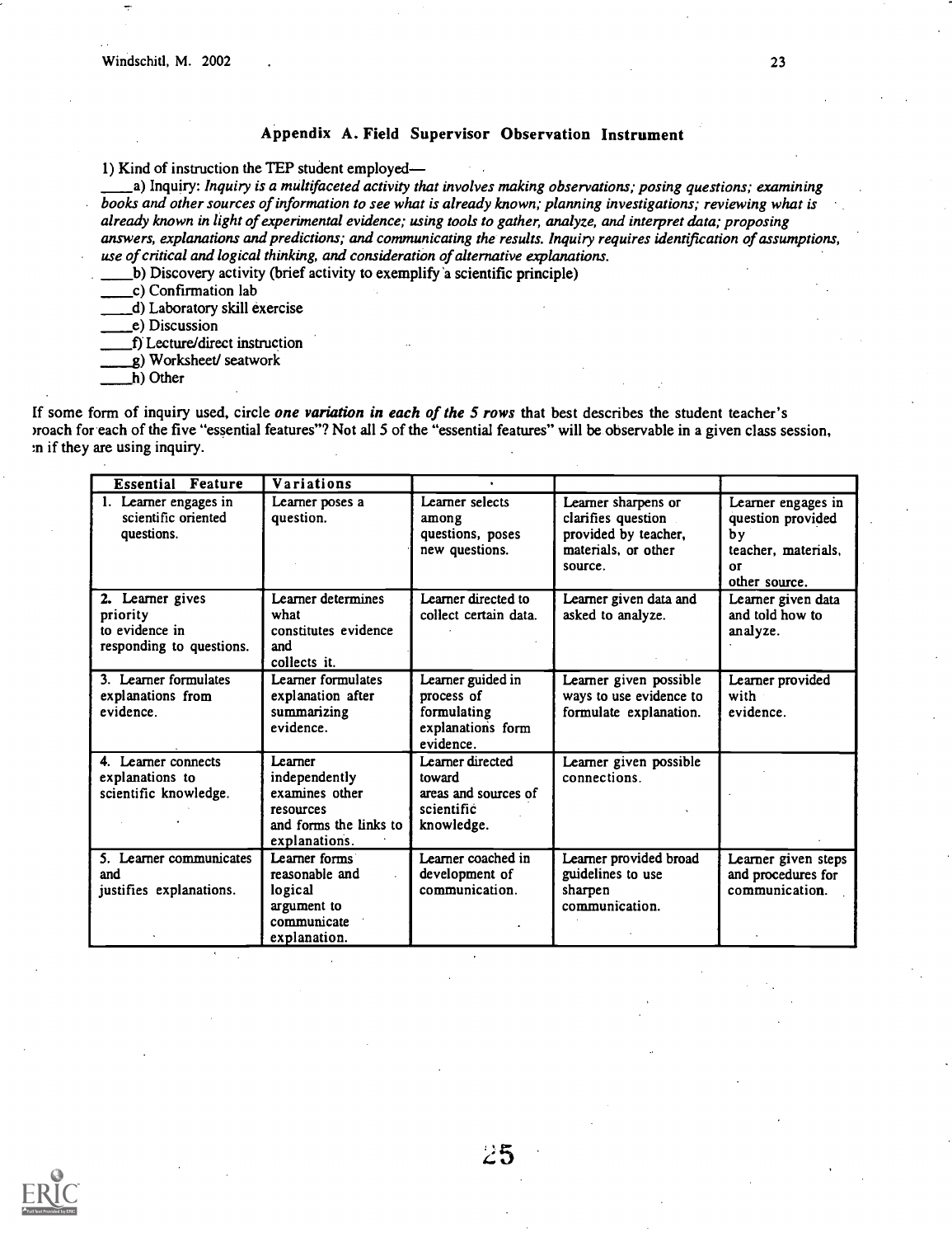Appendix B. Thinking about the Nature of Science (NOS)<br>This is an exercise to help you surface your understandings and beliefs about the nature of science (NOS). Below are<br>5 topics that all relate to science as a disciplin It is possible to agree in different ways with both statements, or agree with a statement only under certain conditions. Write at least three or four lines about why you agree with one position over another, or about how you could envision both being accurate. Give examples if they help express your response. There are no right a

1) Science ideas— are they subject to change?<br>Allen: Changes in scientific knowledge are bound to happen because new observations can challenge our current theories. No matter how well one theory explains a set of observat fit just as well or better, or may explain a wider range of observations. It's like when scientists come up with new ways to describe what matter is made up of at the smallest, atomic levels or how the universe behaves—better theories always come along to replace the old.

Jorge: Science knowledge does not change over time. Once good theories and explanations are created, they apply for all time. Otherwise, why would we bother to develop them? If there are competing theories, it's a matter of who is right and who is wrong.

### 2) What kinds of questions can science answer?

Lativa: If scientists could examine everything closely enough, in enough detail, then eventually everything could come to be known. This includes questions about god, about what is beautiful, moral, or valuable in life. Even decisions that communities or governments make can be arrived at using purely scientific methods.

Susan: There are lots of things that can't be usefully examined in a scientific way. Beliefs that you hold can't be proven or disproved such as the existence of supernatural beings or powers, or the true meaning of life. Scientists don't have the means to settle questions of good and evil; they can only contribute to the discussion by describing the consequences of particular actions.

 $3)$  Scientific facts, laws and principles- do we discover them or construct them?

Carrie: Out there in the world, apart from humans, there are facts, laws and principles that determine how nature works. Newton's laws and the fact that helium has two protons have existed long before humans discovered them. The role of scientists is to reveal what already exists.

Maria: All scientific facts, laws, and principles are human inventions. They don't exist "out there" independent of people, but have to be constructed. The world has always behaved in consistent ways but our explanations have been a product of human thinking and argument.

#### 4) Science: logic or imagination?

Bill: The use of logic cannot advance science. Scientific concepts do not emerge automatically from data or any amount of analysis alone. Inventing hypotheses or theories to imagine how the world works and then figuring out how they can be put to the test of reality is as creative as writing poetry, composing music, or designing skyscrapers. Even evidence that is ignored by one scientist may lead to new discoveries by another scientist who sees more imaginative ways to analyze the data.

James: Scientific arguments must conform to the principles of logical reasoning—that means you have to test the validity of arguments by applying certain criteria of inference, and common sense. Scientists may often disagree about the value about a particular piece of evidence and therefore disagree aboutwhat conclusions are justified. Using creativity and imagination distracts scientists from looking at evidence with a critical eye.<br>5) Scientific method<br>Dawnelle: Science is done by comparing control groups and experimental groups that you man

Scientists always start with observations, then create a hypothesis, then figure out how to collect data, then analyze it to make a conclusion. Other ways of exploring the way the world works can be exciting and can contribute interesting information, but it is not really science inquiry.

Aaron: There isn't really one scientific method. Different kinds of scientists each have their own way of approaching inquiry. There is no fixed set of steps that all scientists must follow, no one path that leads them eve time to scientific knowledge. Also, some scientists create hypotheses while they are collecting data and others change the problem they are trying to solve as they analyze their data. Some scientists like astronomers don't have experimental groups that they manipulate, but they do inquiry by collecting data through observations.



 $\angle 6$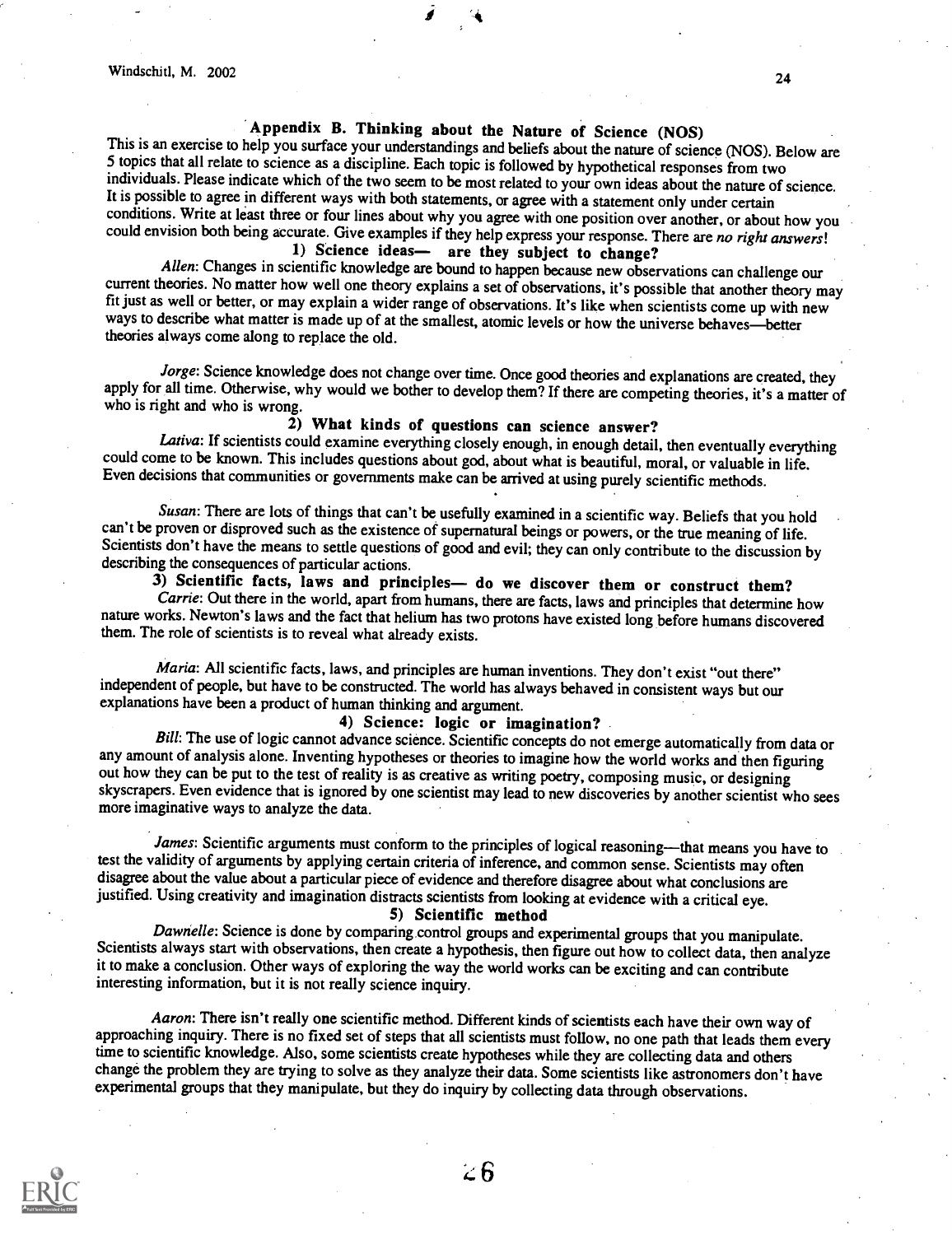

U.S. Department of Education



## Office of Educational Research and Improvement (OERI) National Library of Education (NLE) Educational Resources Information Center (ERIC)

# REPRODUCTION RELEASE

(Specific Document)

## I. DOCUMENT IDENTIFICATION:

| The reproduction of cultural models of "Inquiry" by preservice science<br>Title:<br>teachers: An examination of thought and action |                          |  |  |  |  |  |
|------------------------------------------------------------------------------------------------------------------------------------|--------------------------|--|--|--|--|--|
| Mark Windschitl<br>Author(s):                                                                                                      |                          |  |  |  |  |  |
| Corporate Source:<br>University of Washington                                                                                      | <b>Publication Date:</b> |  |  |  |  |  |

## II. REPRODUCTION RELEASE:

In order to disseminate as widely as possible timely and significant materials of interest to the educational community, documents announced in the monthly abstract journal of the ERIC system, Resources in Education (RIE), are usually made available to users in microfiche, reproduced paper copy, and electronic media, and sold through the ERIC Document Reproduction Seryice (EDRS). Credit is given to the source of each document, and, if reproduction release is granted, one of the following notices is affixed to the document

If permission is granted to reproduce and disseminate the identified document, please CHECK ONE of the following three options and sign at the bottom of the page.

| The sample sticker shown below will be<br>affixed to all Level 1 documents                                                                                       | The sample sticker shown below will be<br>affixed to all Level 2A documents                                                                                                              | The sample sticker shown below will be<br>affixed to all Level 2B documents                                                                                                                                                                                                                                                                                                                                                       |
|------------------------------------------------------------------------------------------------------------------------------------------------------------------|------------------------------------------------------------------------------------------------------------------------------------------------------------------------------------------|-----------------------------------------------------------------------------------------------------------------------------------------------------------------------------------------------------------------------------------------------------------------------------------------------------------------------------------------------------------------------------------------------------------------------------------|
| PERMISSION TO REPRODUCE AND<br>DISSEMINATE THIS MATERIAL HAS<br><b>BEEN GRANTED BY</b>                                                                           | PERMISSION TO REPRODUCE AND<br>DISSEMINATE THIS MATERIAL IN<br>MICROFICHE, AND IN ELECTRONIC MEDIA<br>FOR ERIC COLLECTION SUBSCRIBERS ONLY.<br><b>HAS BEEN GRANTED BY</b>                | PERMISSION TO REPRODUCE AND<br><b>DISSEMINATE THIS MATERIAL IN</b><br><b>MICROFICHE ONLY HAS BEEN GRANTED BY</b>                                                                                                                                                                                                                                                                                                                  |
| Sam                                                                                                                                                              |                                                                                                                                                                                          |                                                                                                                                                                                                                                                                                                                                                                                                                                   |
| TO THE EDUCATIONAL RESOURCES<br><b>INFORMATION CENTER (ERIC)</b>                                                                                                 | TO THE EDUCATIONAL RESOURCES<br><b>INFORMATION CENTER (ERIC)</b>                                                                                                                         | TO THE EDUCATIONAL RESOURCES<br><b>INFORMATION CENTER (ERIC)</b>                                                                                                                                                                                                                                                                                                                                                                  |
|                                                                                                                                                                  | 2A                                                                                                                                                                                       | 2B                                                                                                                                                                                                                                                                                                                                                                                                                                |
| Level 1                                                                                                                                                          | Level 2A                                                                                                                                                                                 | Level 2B                                                                                                                                                                                                                                                                                                                                                                                                                          |
|                                                                                                                                                                  |                                                                                                                                                                                          |                                                                                                                                                                                                                                                                                                                                                                                                                                   |
| Check here for Level 1 release, permitting<br>reproduction and dissemination in microfiche or other<br>ERIC archival media (e.g., electronic) and paper<br>CODY. | Check here for Level 2A release, permitting $\triangle$<br>reproduction and dissemination in microfiche and in<br>electronic media for ERIC archival collection<br>subscribers only      | Check here for Level 2B release, permitting<br>reproduction and dissemination in microfiche only                                                                                                                                                                                                                                                                                                                                  |
|                                                                                                                                                                  | Documents will be processed as indicated provided reproduction quality permits.<br>If permission to reproduce is granted, but no box is checked, documents will be processed at Level 1. |                                                                                                                                                                                                                                                                                                                                                                                                                                   |
|                                                                                                                                                                  | to satisfy information needs of educators in response to discrete inquiries.                                                                                                             | I hereby grant to the Educationel Resources Informetion Center (ERIC) nonexclusive permission to reproduce end disseminete this document<br>es indicated ebove. Reproduction from the ERIC microfiche or electronic medie by persons other then ERIC employees end its system<br>contractors requires permission from the copyright holder. Exception is made for non-profit reproduction by libraries end other service agencies |
| Signature:<br>Sign<br>here, $\rightarrow$                                                                                                                        | Mark Windschill<br>Organization/Address:<br>U of Washington. 115 miller Hall Box 353600<br>Seattle WA 98195                                                                              | <b>Printed Name/Position/Title:</b><br>MARK WINDSCHITC ASST. PROF                                                                                                                                                                                                                                                                                                                                                                 |
| nlease                                                                                                                                                           |                                                                                                                                                                                          | Telephone: 202-221-4736 FAX: 206 · 543-1237                                                                                                                                                                                                                                                                                                                                                                                       |
|                                                                                                                                                                  |                                                                                                                                                                                          | E-Mail Address: u. Hashington                                                                                                                                                                                                                                                                                                                                                                                                     |
|                                                                                                                                                                  |                                                                                                                                                                                          | (over)<br>edir                                                                                                                                                                                                                                                                                                                                                                                                                    |